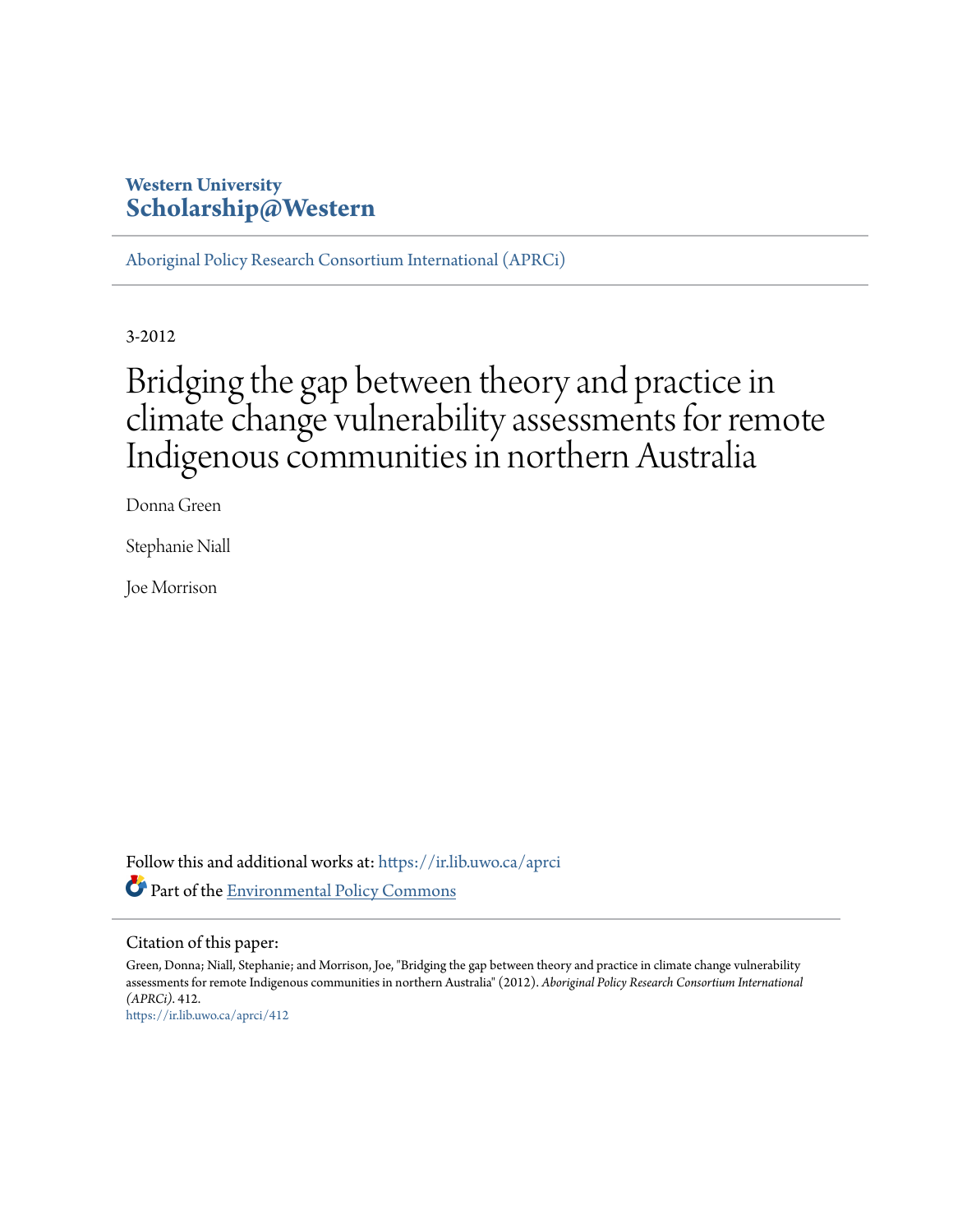This article was downloaded by: [University of Western Ontario] On: 18 November 2012, At: 07:44 Publisher: Routledge Informa Ltd Registered in England and Wales Registered Number: 1072954 Registered office: Mortimer House, 37-41 Mortimer Street, London W1T 3JH, UK



**Local Environment: The International Journal of Justice and Sustainability**

Publication details, including instructions for authors and subscription information:

<http://www.tandfonline.com/loi/cloe20>

# **Bridging the gap between theory and practice in climate change vulnerability assessments for remote Indigenous communities in northern Australia**

Donna Green<sup>a</sup>, Stephanie Niall <sup>b</sup> & Joe Morrison<sup>c</sup>

<sup>a</sup> Climate Change Research Centre, University of New South Wales, Mathews Level 4, Kensington, 2052, Australia

<sup>b</sup> Yale School of Forestry and Environmental Studies, New Haven, CT, USA

<sup>c</sup> North Australian Indigenous Land & Sea Management Alliance (NAILSMA), Charles Darwin University, Darwin, Australia Version of record first published: 07 Mar 2012.

**To cite this article:** Donna Green, Stephanie Niall & Joe Morrison (2012): Bridging the gap between theory and practice in climate change vulnerability assessments for remote Indigenous communities in northern Australia, Local Environment: The International Journal of Justice and Sustainability, 17:3, 295-315

**To link to this article:** <http://dx.doi.org/10.1080/13549839.2012.665857>

# PLEASE SCROLL DOWN FOR ARTICLE

Full terms and conditions of use: [http://www.tandfonline.com/page/terms-and](http://www.tandfonline.com/page/terms-and-conditions)[conditions](http://www.tandfonline.com/page/terms-and-conditions)

This article may be used for research, teaching, and private study purposes. Any substantial or systematic reproduction, redistribution, reselling, loan, sub-licensing, systematic supply, or distribution in any form to anyone is expressly forbidden.

The publisher does not give any warranty express or implied or make any representation that the contents will be complete or accurate or up to date. The accuracy of any instructions, formulae, and drug doses should be independently verified with primary sources. The publisher shall not be liable for any loss, actions, claims, proceedings,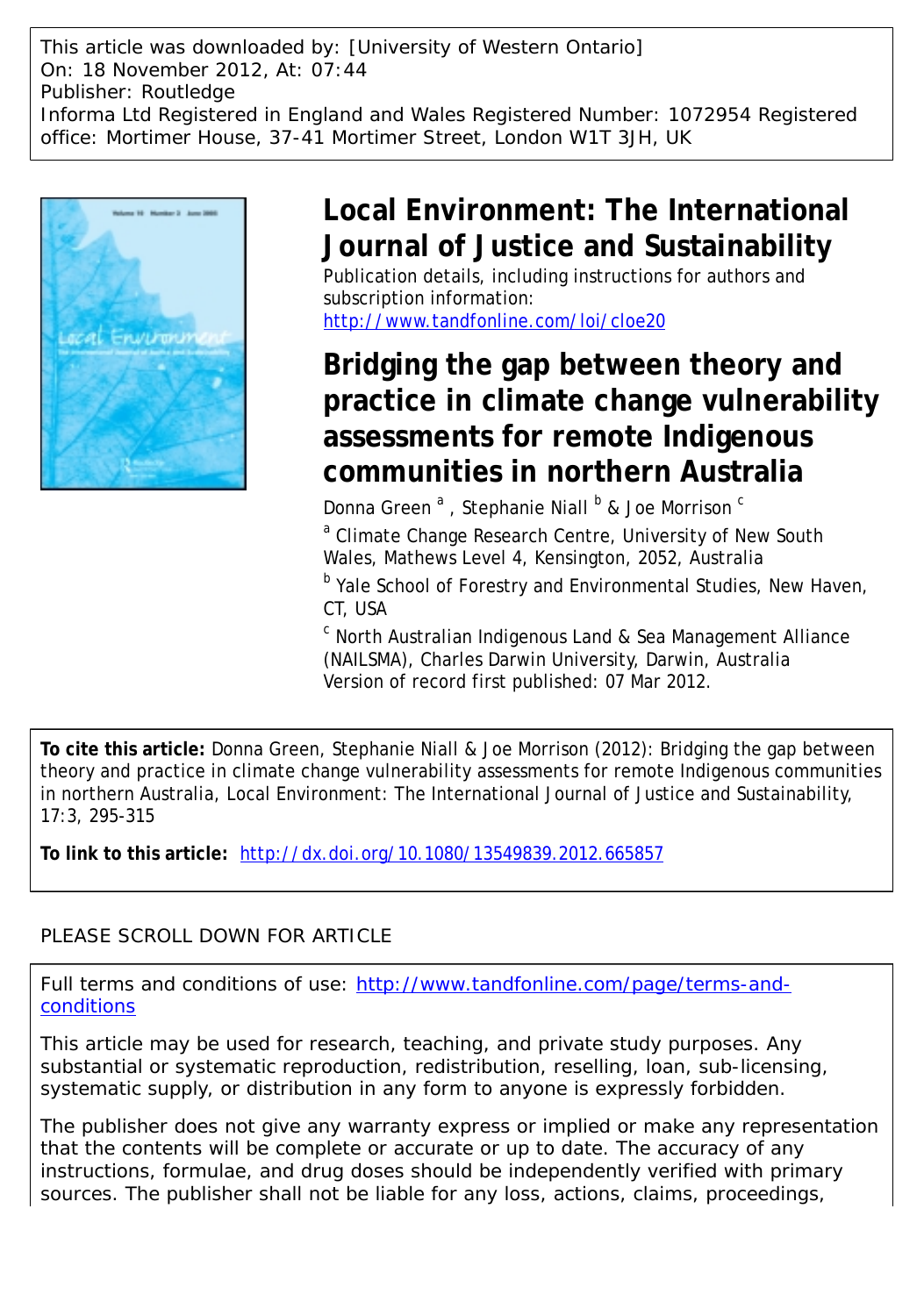demand, or costs or damages whatsoever or howsoever caused arising directly or indirectly in connection with or arising out of the use of this material.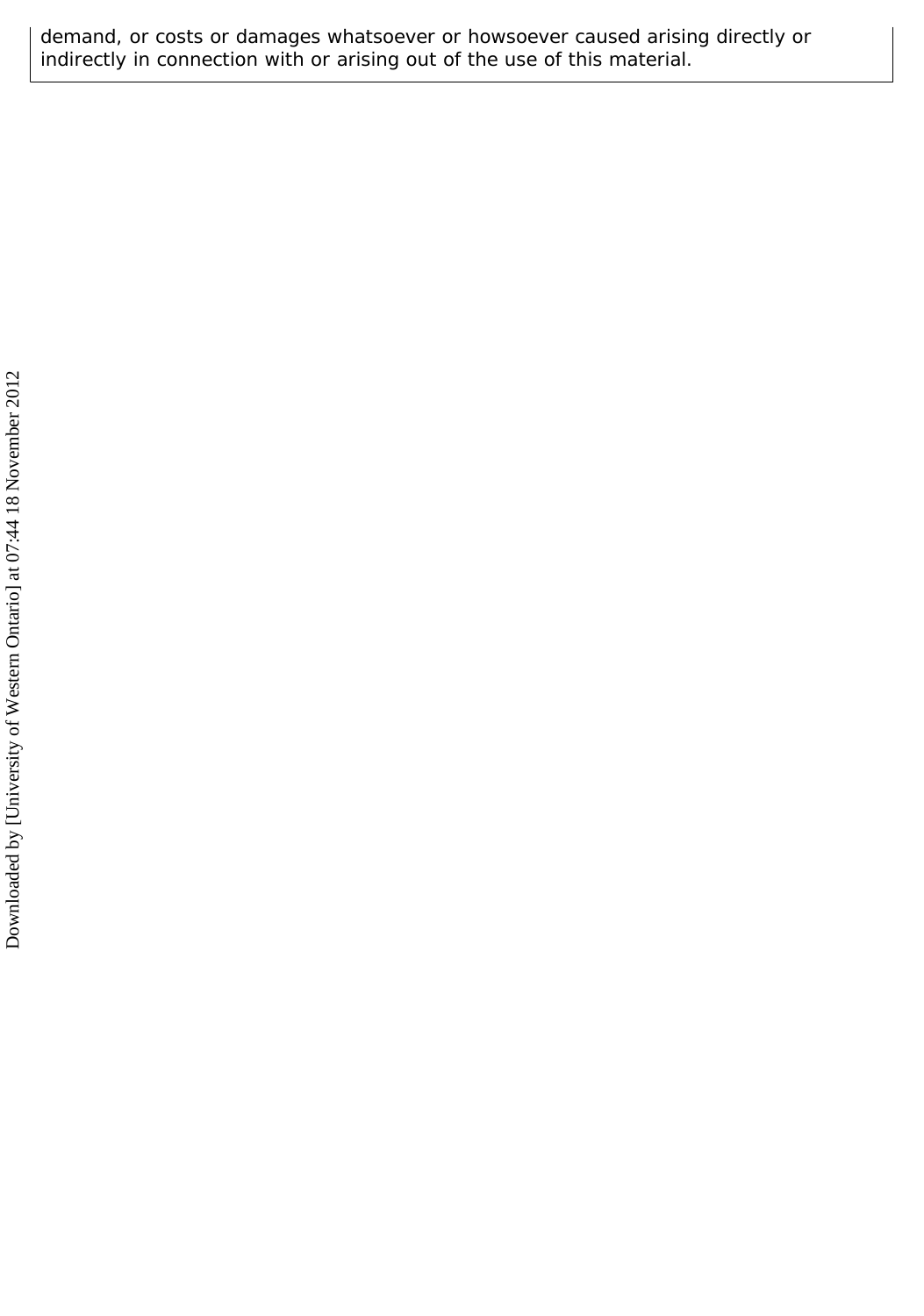## Bridging the gap between theory and practice in climate change vulnerability assessments for remote Indigenous communities in northern Australia

Donna Green<sup>a∗</sup>, Stephanie Niall<sup>b</sup> and Joe Morrison<sup>c</sup>

<sup>a</sup>Climate Change Research Centre, University of New South Wales, Mathews Level 4, Kensington, 2052, Australia; <sup>b</sup>Yale School of Forestry and Environmental Studies, New Haven, CT, USA;<br>SNorth Australian Indiagnous Land & Sea Managament Alliance (NAII SMA), Charles Darw North Australian Indigenous Land & Sea Management Alliance (NAILSMA), Charles Darwin University, Darwin, Australia

This paper considers the Australian federal government's approach to climate adaptation policy for remote northern Indigenous communities through the close examination of a seminal Scoping Study. This approach is taken to illustrate the lag between adaptation theory and practice, and to highlight important considerations to enable the development of a just and effective policy. The analysis suggests that policy in this area would benefit from the further consideration of three factors, namely the role of uncertainty in climate policy, the need for meaningful consultation with communities, and the benefit of integrating contextual and bottom-up assessment of vulnerability with decision-making in an iterative manner. The paper concludes by suggesting that the current approach to vulnerability assessment is insufficiently nuanced to allow an adequate appreciation of factors that influence social vulnerability in remote communities, and consequently, policy developed from it is likely to be ineffective.

Keywords: climate change; vulnerability; adaptation; Indigenous; Australia

#### 1. Introduction

According to all the national-scale metrics, Australia is well positioned to combat the impacts of climate change, with the Intergovernmental Panel on Climate Change (IPCC) categorising it as having "high adaptive capacity" (Hennessy et al. 2007). Yet this national-level assessment masks a high level of sub-national heterogeneity. Australia is predominantly a relatively wealthy, urban society; however, remote northern Indigenous communities have been described as "fourth world" societies, with significant disparities between them and mainstream Australia clearly evident from most social and economic indicators (Carson et al. 2007). As such, many of the issues confronting these communities are far removed from those affecting urban-dwelling Indigenous and non-Indigenous Australians, particularly in relation to preparedness to confront the impacts of climate change.

This creates a challenge for Australian policy-makers working in the area of climate change. How can they incorporate the needs of these communities, whose concerns and priorities differ from those of the majority of the population? As a first step in exploring some of these issues, the Department of Climate Change and Energy Efficiency (DCCEE) commissioned a

ISSN 1354-9839 print/ISSN 1469-6711 online C 2012 Taylor & Francis http://dx.doi.org/10.1080/13549839.2012.665857 http://www.tandfonline.com

<sup>∗</sup>Corresponding author. Email: donna.green@unsw.edu.au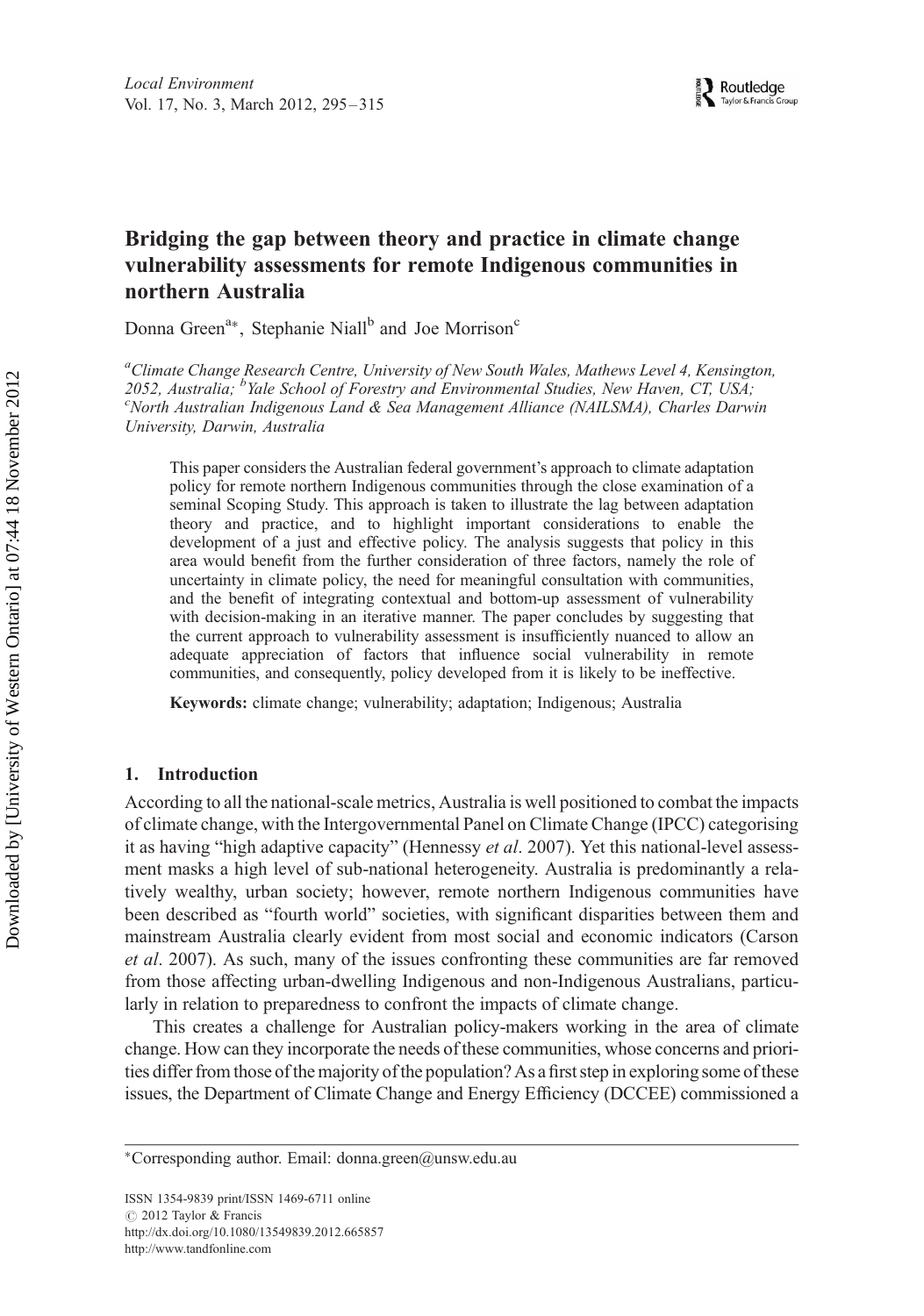Scoping Study on the risks of climate change to remote Indigenous communities in the tropical north of Australia, from here on called the "Scoping Study" (Green et al. 2010).

This paper primarily discusses the Scoping Study's findings, and in combination with interviews with stakeholders, the impact it had on relevant policy following its release in May 2010. The paper analyses the federal government's approach to determining Indigenous vulnerability to climate impacts, and suggests how the government might reconsider reframing its approach in order to develop effective vulnerability reduction policies. Section 2 provides a concise background to the development of climate change vulnerability assessments, in order to contextualise the approach taken by the Scoping Study.

#### 2. Climate vulnerability assessments

Vulnerability is a standard concept in the climate change literature. Its legitimacy is reinforced through its prominent position in the United Nations' Framework Convention on Climate Change, and also in the ongoing IPCC assessments. Despite this prominence, its definition is not settled (Dow 1992, Brooks et al. 2005, Hinkel 2011). Much of this confusion can be traced to the concurrent evolution of vulnerability theory across different disciplines; from ecology, to political science, to hazard management (Adger 2006). This has resulted in multiple definitions and framings being interchangeably incorporated into the climate change literature, each with a different emphasis and objective (Hinkel 2011). This confusion has ramifications for policy because the ultimate choice of framing will influence how vulnerability is assessed, including the nature of the vulnerabilities explored. This, in turn, is likely to influence the prioritisation and hence resource allocation for potential adaptation activities and the type of adaptation activity undertaken (O'Brien et al. 2007).

There is a considerable amount of literature reviewing the numerous framings of vulnerability, and the merits of various assessment methods, so we do not intend to cover it in detail in this paper (see, for example, Adger 2006, Fünfgeld and McEvoy 2011, Hinkel 2011, Jones and Preston 2011). Given the Australian policy context, and the equity and broader socio-economic context associated with Indigenous vulnerability, we have chosen to explore two specific issues associated with assessing vulnerability. First, the use of "end-point" versus "starting-point" framings of vulnerability, and second, "topdown" versus "bottom-up" assessment methods.

#### 2.1 Framing vulnerability: end point versus starting point

A framework first postulated in Kelly and Adger (2000) and then extended in O'Brien et al. (2004, 2007) classifies vulnerability into two categories: vulnerability as an end point, being the net impact of a given climate change scenario; and, vulnerability as a starting position, where it is considered to be a characteristic or state of a system generated by multiple social and environmental processes, which are themselves potentially exacerbated by climate impacts.

End-point framing, also described as "outcome vulnerability" (O'Brien et al. 2007), starts by identifying the biophysical impacts on a system from a set of greenhouse gas emission projections. The process then considers the system's adaptive capacity with respect to these defined impacts. The residual consequence after adaptive capacity is considered as the system's "vulnerability". This highly linear approach does not easily accommodate broader socio-political considerations.

The second approach, starting-point analysis, embeds vulnerability in its present social context. By considering vulnerability as a starting point (or the "contextual vulnerability"), this framing is better able to explain the diversity of experiences, coping abilities and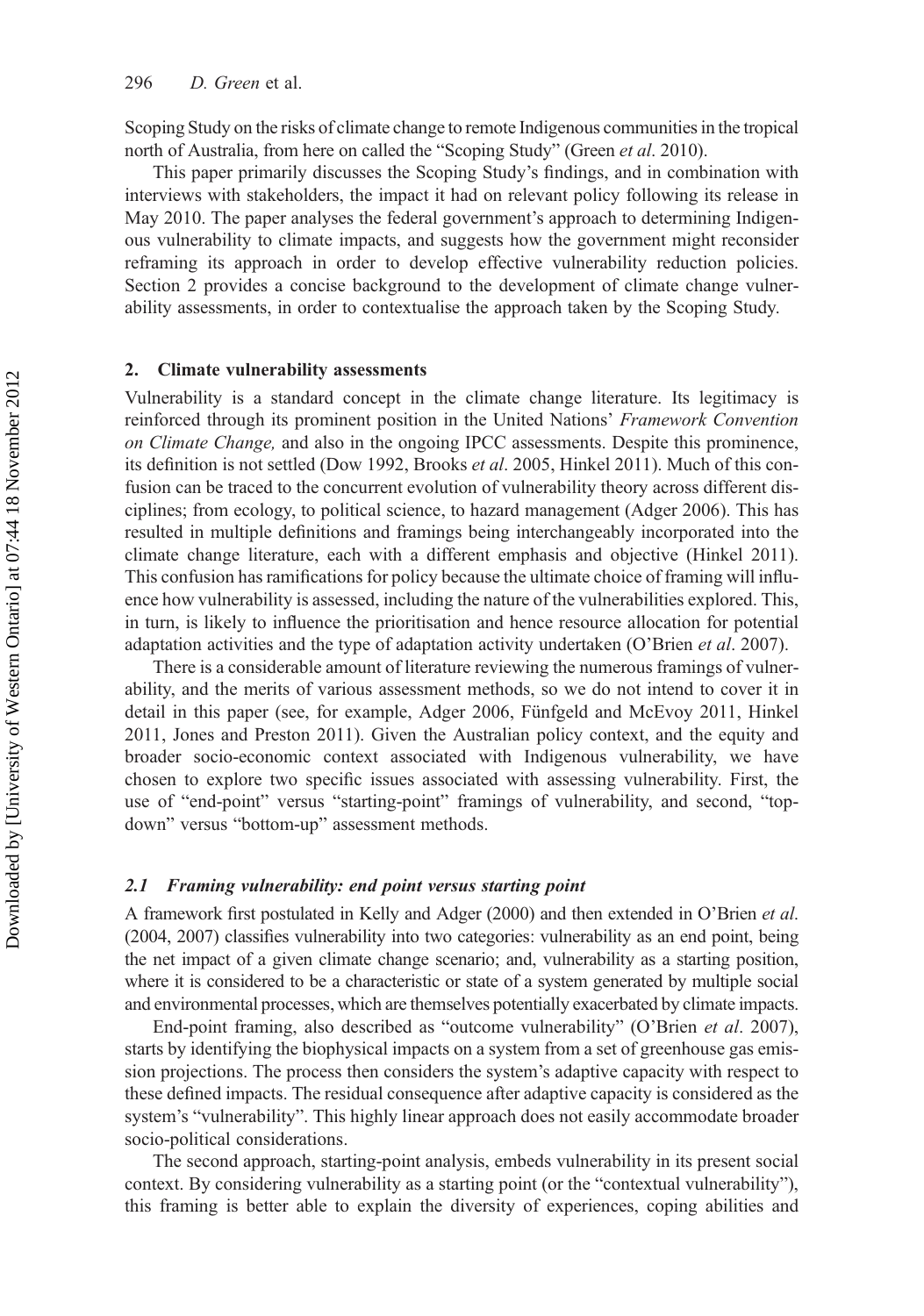resiliences in human systems observed at a national and sub-national level (O'Brien et al. 2004, 2007). Assessing vulnerability through this approach ultimately aims to reduce the impact of not only climate-related vulnerability, but also of the non-climate-related stressors affecting the system – recognising the dependencies and complexities of socio-ecological systems (Fünfgeld and McEvoy 2011), and is better positioned to create locally based adaptation solutions. It is also particularly important where vulnerability to climate change impacts is likely to be more determined not by exposure directly to biophysical impacts, but rather by other social and economic characteristics (Nelson et al. 2010).

#### 2.2 Methodological approach: top-down versus bottom-up

Fundamentally linked to the discussion above, top-down methodologies used to measure vulnerability are often linked to "end-point" framings (Fünfgeld and McEvoy 2011). These processes take model output for larger geographic scales, often at quite large scales, and other quantitative data which are used as the primary inputs in impact assessments (Carter et al. 1994). Most useful for activities such as justifying mitigation efforts, rather than developing adaptation policy, these assessments generally provide aggregated assessments of climate change impacts, which are then used to determine vulnerability (Fussel 2007). This highly reductionist approach is not well suited for understanding the complex dynamics of socio-economic systems (Carter *et al.* 1994), nor is it able to incorporate the knowledge and concerns of affected populations (or if it does, this knowledge plays a very minor role in the assessment). Huq and Khan (2006) argue that the majority of the existing attempts to measure vulnerability are based on such a top-down methodology. The early IPCC reports included examples from such a top-down, impact assessment-type studies, in an attempt to delve into what the impacts of climate change might be (Jones and Preston 2011), and what areas would be more greatly affected (see, for example, Tegart et al. 1990).

A bottom-up approach, as the name suggests, inverts this assessment process. This approach encourages communities to assess and identify their own vulnerability and coping capacities, in order to produce recommendations grounded in the communities' reality. Fussel and Klein (2006) argue that this move reflects a change in informational needs, as the purpose of assessing vulnerability shifts from an impact assessment approach, to one that focuses more directly on developing adaptation strategies. The latter emphasis, they state, is far more grounded in the social determinants of vulnerability, and has a stronger emphasis on stakeholder involvement. This reasoning explicitly identifies that what makes one community vulnerable may have no bearing on the vulnerability of another, requiring locally grounded, flexible and responsive adaptation policy development (Brooks et al. 2005). The shift towards greater stakeholder inclusiveness is supported by the IPCC (Schneider et al. 2007, p. 804). A number of studies of Indigenous vulnerability in the Arctic adopt this format, which is able to incorporate traditional knowledge and resource-use patterns, and is flexible enough to look beyond vulnerability at inherent coping capacity within the societies drawing on historical experiences (see, for example, Berkes and Jolly 2001, Ford et al. 2006).

Although the need for more contextual, bottom-up exploration of vulnerability for the purpose of vulnerability reduction and adaptation is well established in the literature, there remains little practical methodological guidance on how to conduct such assessments (Fussel and Klein 2006, Hinkel 2011). Further, top-down, end-point-type analyses remain sought after by policy-makers as they provide quantitative justification for adopting particular policy options (Fünfgeld and McEvoy 2011); often favoured on account of being more transparent. This gap between what researchers say is needed, and what the policy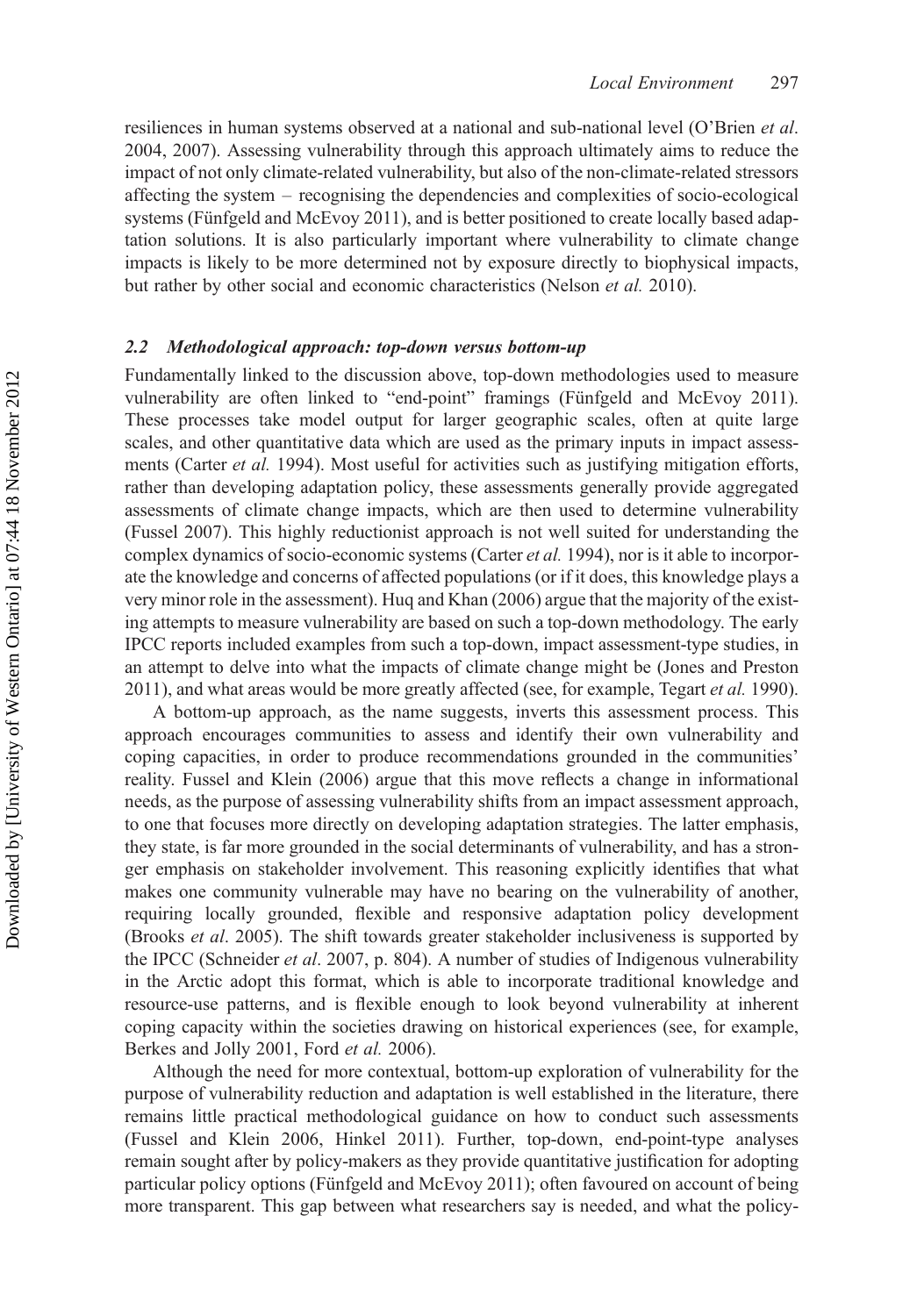makers are still seeking risks stagnating adaptation policy at a sub-national level in the information gathering and research phase, rather than moving towards developing practical vulnerability reduction activities, see Preston and Stafford-Smith (2009) and Fussel and Klein (2006) for further discussion of these issues.

For the reasons outlined above, in this paper we argue that the emphasis of any future Indigenous vulnerability assessment needs to shift to a contextual, bottom-up approach; one that incorporates an iterative process of adaptation policy development. As Indigenous Australians have clearly been identified as a group with specific needs in relation to climate change adaptation (NCCARF 2011), policies must be developed that explicitly address these needs.

#### 3. Policy context

#### 3.1 The DCCEE

The DCCEE is responsible for developing climate change policy in Australia. Its work is based on three core principles: reducing Australia's greenhouse gas emissions; adapting to the impacts of climate change; and helping to shape a global solution (DCCEE 2010a). This places adaptation on equal footing to mitigation in its portfolio, although this emphasis is a fairly new phenomenon.

The department was initially established to inform mitigation policy and to provide modelling results. Although now it is formally charged with adaptation policy, other than preparing guidance notes, providing grants, collating information and modelling work from other entities, the DCCEE's approach has been fairly reactive to date, with a notable lack of strategy and coordination. It has also demonstrated a tendency to shift responsibility for adaptation policy to state and local government levels (DCCEE 2010b). This tendency is not unique to Australia, and it is at the regional scale that climate impacts will most be felt. There is, however, a growing recognition that more is required from the federal level to support and co-ordinate the smaller-scale efforts – in terms of, for example, strategic oversight, ensuring equity in adaptation investment and capacity, and that projects and actions delivered across geographic or functional boundaries do not conflict (National Research Council 2010).

The work the DCCEE has performed on climate change vulnerability has primarily adopted the end-point definition. In terms of conducting its own review of national vulnerability, one of its major contributions to this area is a high-level risk assessment designed to assist in identifying vulnerabilities at the sub-national level (Allen Consulting Group 2005). However, as a high-level risk assessment, the document contained very little of the information required to support a contextual understanding of vulnerability.

#### 3.2 National-level climate policy

The absence of leadership on adaptation policy at the national level is compounded by an absence of formal policy in this area. The 2005 document, The National Climate Change Adaptation Framework (from here on called the COAG Framework), prepared by the Council of Australian Governments (COAG 2006) sets priorities for adaptation planning, and it provides a loose timeline for these activities to be carried out. It discusses the need for each level of government to develop policies and strategies to assist in managing adaptation, and the need for high-level oversight. It also makes reference to an implementation plan, which was to detail roles and responsibilities of different levels of government, monitoring and evaluation that were to be completed in 2007. This document has not been released. This COAG Framework was the first high-level guidance on adaptation released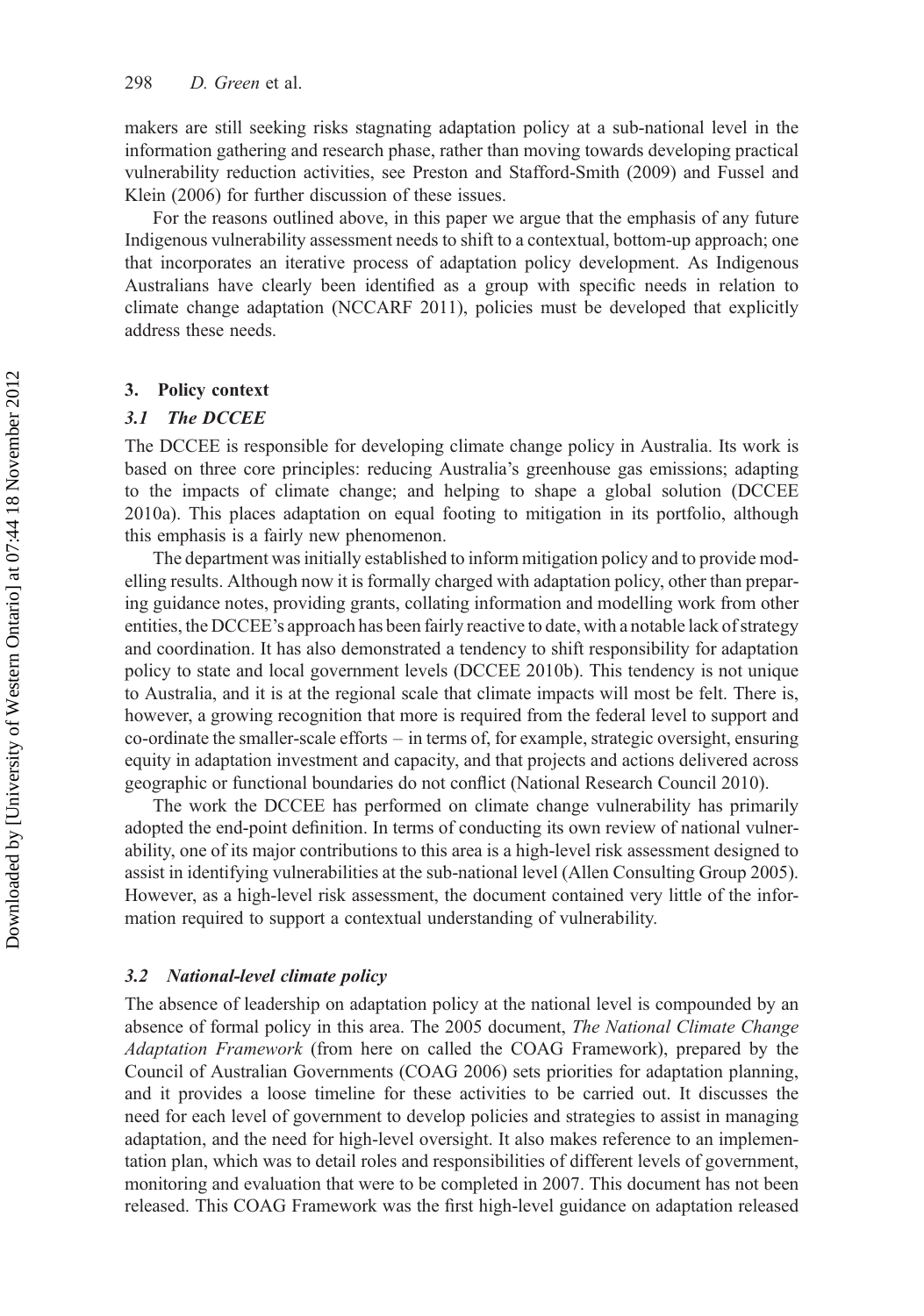by the federal government. A more recent document, Adapting to Climate Change in Australia. An Australian Government Position Paper (DCCEE 2010b), has taken adaptation further: it has led to, for example, the establishment of the Coast and Climate Change Council, the National Climate Change Adaptation Research Framework, and support for the CSIRO Climate Adaptation Flagship. Most of these initiatives, however, relate to research priorities, rather than addressing the broader strategic role of the federal government in adaptation policy and planning.

There are two processes specifically relevant to assessing Indigenous vulnerability to climate change, both arising from the COAG Framework. The first is a component of the National Climate Change Adaptation Research Facility (NCCARF) and the second is the Scoping Study.

#### 3.2.1 NCCARF

NCCARF's role includes developing National Adaptation Research Plans to identify critical gaps in the information available to decision-makers, synthesising research and establishing research networks. It breaks up research into eight different hubs. Two of these hubs are of direct relevance to Indigenous communities: those of human health and the social, economic, and institutional dimensions, and have either included small sections of the plan to identify this (e.g. in the human health plan) or commissioned research that impacts Indigenous communities (e.g. in both the human health plan and the social, economic, and institutional dimensions plan).

Indigenous communities did not at the outset of NCCARF have their own distinct hub, but were considered as a sub-category in some of the research plans – that is, Indigenous interests were mainstreamed within a Western-science-dominated framework (see, for example, the NCCARF Adaptation Plan for Human Health, McMichael et al. 2009). After vigorous lobbying from various groups, an update was made to the suite of hubs, and an Indigenous adaptation plan was included as part of an Indigenous hub. This addition to NCCARF's portfolio details an acknowledgement that there are specific issues and concerns relating to Indigenous Australians that necessitate a plan that is dedicated to them. It is worth mentioning that this plan is still in draft form  $-$  even though the NCCARF is fourfifths through its five-year life (Langton *et al.* 2011). Unsurprisingly, any research commissioned in response to this hub's draft plan's priority areas will not have the same depth or timeframe as research undertaken in a response to other hubs' plans. Indeed, in order to expedite the research funding for this hub, it was not possible to process the proposals through the normal NCCARF two-step procedure. Their timeframe for the research itself has also been circumscribed due to the late addition of this hub, which is particularly unfortunate given that research in Indigenous communities is particularly time intensive due to the need to ensure all the proper research protocols are met and that effective trust relationships are built between the community and the research team.

As the NCCARF initiative is primarily designed to point out research gaps, it is not resourced to provide significant funding to conduct research or to carry out project work itself. Each hub has had about \$2– 3 million dollars to fund single year, or multi-year, projects that respond to the highest identified concerns that were developed as priority areas from the hub's plan. Given that only the highest priority areas are considered for funding rounds, and that of each of these areas, only one or at the most two projects received funding, it is reasonable to consider that a huge amount of essential adaptation research remains identified in the plans, but unfunded.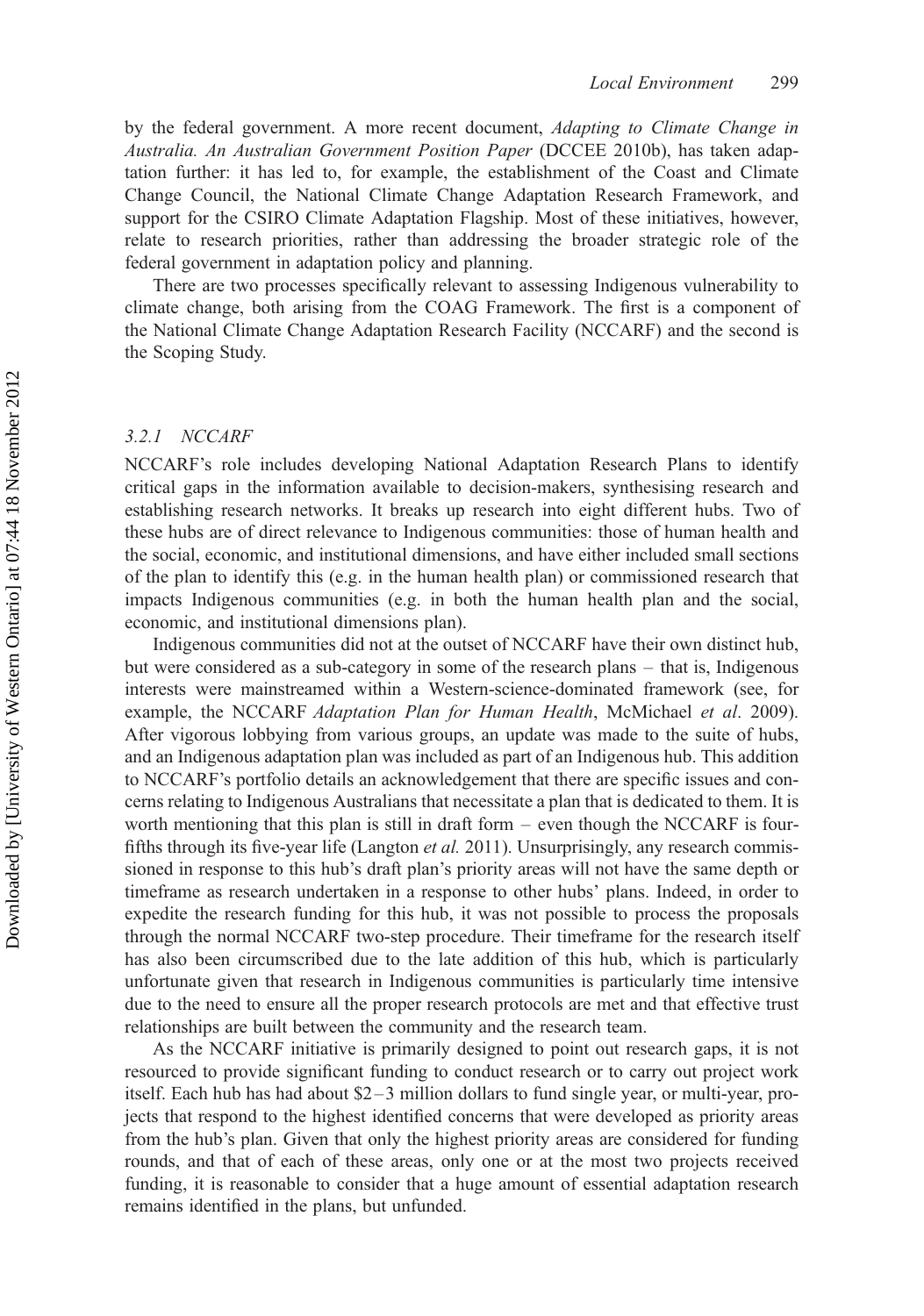#### 3.2.2 Risks from climate change to Indigenous communities in the tropical north of Australia, a Scoping Study

The terms of reference of this study included investigation of what is currently known about the impacts of climate change on Indigenous health, biodiversity (encompassing environment), transport and communication, education, and livelihoods on remote communities in the tropical north of Australia. The DCCEE's justification for commissioning this study is found in the COAG Framework, which specified that Australian governments would "conduct integrated assessments of the impacts of climate change on priority vulnerable regions, including.... vulnerable Indigenous communities" (COAG 2006, p. 8). A more detailed discussion of the results of the Scoping Study is outlined in Section 6 of this paper.

The prescribed approach for this study was a top-down, end-point vulnerability-type framework, which considered changes and additional pressures to the status quo of predefined categories generalised across the study area. In order to attempt to expand on this approach and to incorporate more contextual information, the study's authors commissioned short case studies written, or co-authored, by Indigenous community leaders to be included in the document. This additional work was commissioned in order to provide a community perspective on vulnerability that otherwise would have been lacking in the report. Although not specifically in the terms of reference, the authors also included a discussion of the historical impacts of policy development on Indigenous culture and wellbeing to contextualise the discussion.

Neither of these DCCEE initiatives clarifies "what will happen next" with respect to developing adaptation responses to vulnerability assessments. Although the DCCEE commissioned the Scoping Study, discussions with staff members by one of this paper's authors suggest that the department ultimately divested responsibility for following through on any recommendations or research priorities that it highlighted. It appeared that the report was commissioned in order that a document could be presented to other federal and state departments, with the hope that these agents would take the initiative to respond to, and fund, the study's recommendations.

#### 3.3 Indigenous policy

What originated as racism, and gradually evolved into paternalism, continues to shape Indigenous policy in Australia. This legacy has fuelled a failure to recognise the legitimacy of Indigenous culture (Maddox 1999), and the right of Indigenous people to genuinely participate in developing a vision for their own communities' future (AHRC 2009). This legacy has had a devastating impact on many communities, with a number of social indicators such as housing conditions, welfare dependence, health, and education standards still showing a significant gap between Indigenous and non-Indigenous Australians (SCRGSP 2007).

The government's efforts often mainstream Indigenous issues within broader processes, and tend to focus on top-down data gathering and assessment processes. The failure of adequate Indigenous participation, along with an emphasis on data collection, combined to challenge all levels of government with respect to developing new Indigenous policy that is inclusive and engaged.

The situation is not helped by the labyrinth of government departments involved in Indigenous affairs: multiple agencies at both the federal and the state level with overlapping jurisdictions encourage policy development that is frequently fragmented and uncoordinated (AHRC 2009). There is also a concern that such centralised agencies are too detached from the reality of the lives of Indigenous people living in remote communities to produce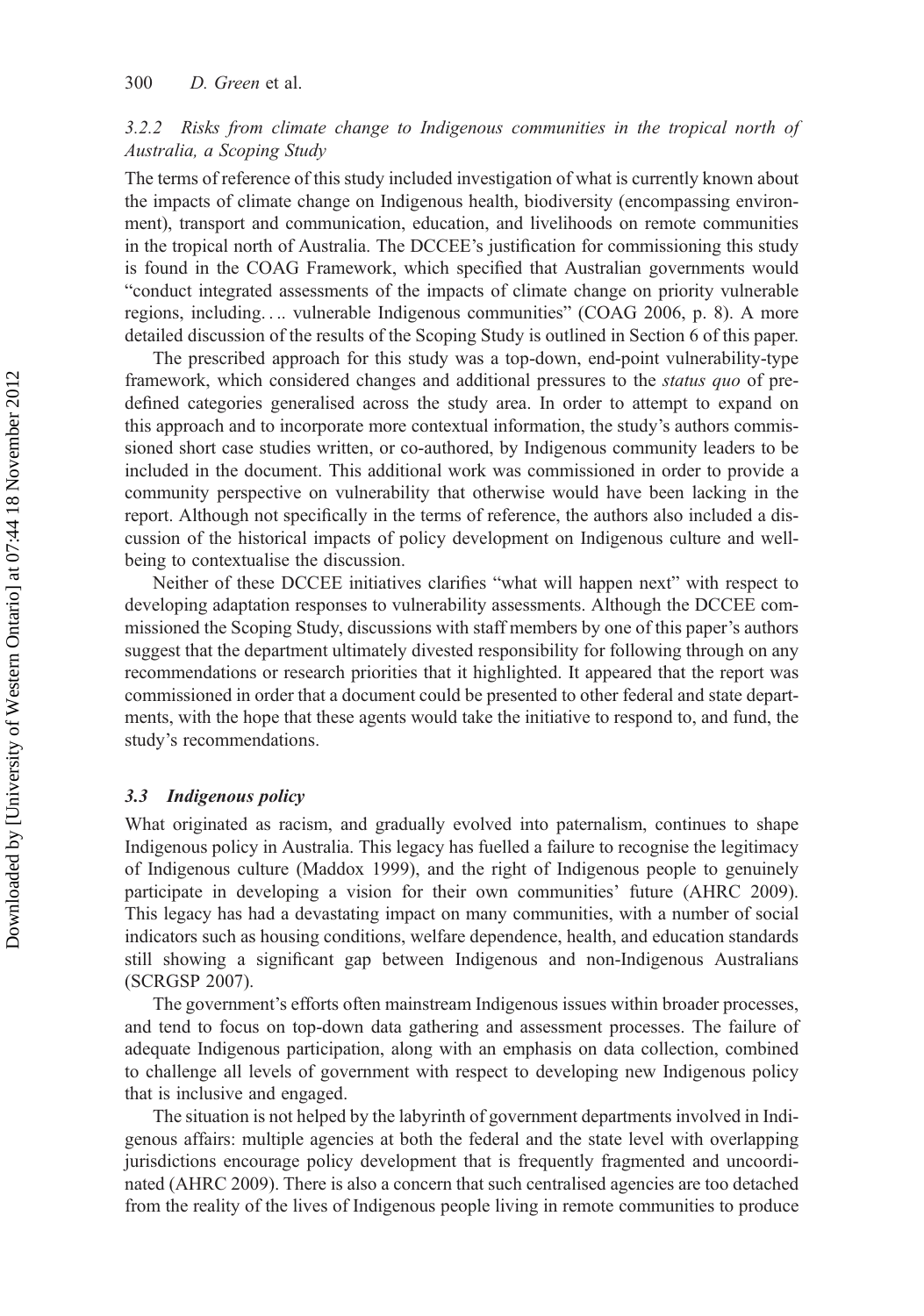effective policy for them. Yet it is against this backdrop that Indigenous policy on climate adaptation must be produced.

#### 4. Document analysis and expert interviews

The data and information on which this paper is based were obtained through a series of 18 semi-structured interviews conducted in July and August 2009 conducted at the same time as extensive independent research into Australian Indigenous and climate change policy and relevant academic literature on climate change adaptation and vulnerability. The interviewees were selected based on their experience in climate impacts policy, vulnerability assessment, Indigenous rights or adaptation policy. They included individuals from all levels of government (state, federal, and local), several universities, and representatives from a number of prominent quasi-government agencies and NGOs. Depending on the interviewee's expertise, the questions asked related to the historical and current state of Indigenous policy in Australia, the application and their understanding of concepts of vulnerability and adaptation, and the direction of future climate change policy, both specifically and generally, in relation to adaptation planning for Indigenous communities.

These interviews were used to explore the limitations of the Australian policy response to climate change adaptation, as well as barriers to implementing successful Indigenous policy. The results were then incorporated into an analysis of the broader literature on climate change adaptation and vulnerability in order to identify key issues to be addressed in the near term to allow Indigenous adaptation policy to progress in an efficient, equitable, and effective manner.

#### 5. The Scoping Study

The Scoping Study was one of the first attempts by the DCCEE to work closely with remote Indigenous communities and to begin to determine what climate change means to them, and to identify some of the challenges they might face from it. The study was only designed as a preliminary scoping exercise, to set the scene for a more comprehensive analysis. That comprehensive analysis has not yet been commissioned. In order to assess the value of the study, a summary of its findings are outlined below.

#### 5.1 Community profile

The area of the Scoping Study had a very large proportion of land held under Aboriginal title, with thousands of clan estates and more than 130 language groups (Figure 1). In this region, the economy is dominated by sectors dependent on natural resources and the provision of government services. The majority of the Indigenous population in this region is much younger than the national average, leading to significant implications for the level and types of services they will need now, and in the future. Dispossession and loss of access to traditional lands, waters and natural resources, as well as a loss of ancestral, spiritual, totemic, and language connections to land and associated areas, are well documented for many of these communities. Together these factors comprise some of the non-climatic drivers that may hinder the adaptation process.

#### 5.2 Climate projections

The temperature projections for northern Australia show the greatest warming over the north-west of the country, and lesser warming over the far north and north-east regions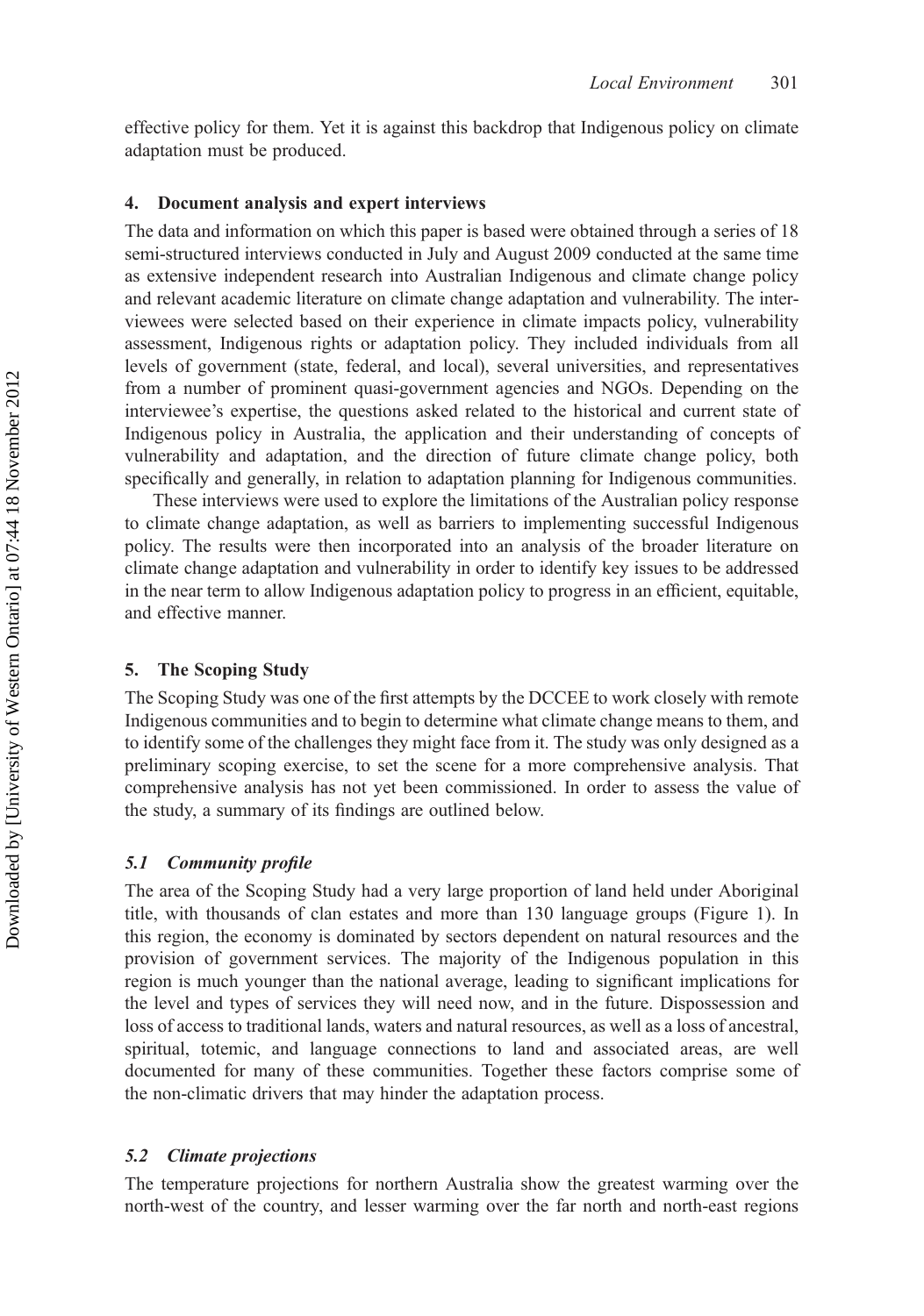

Figure 1. Indigenous community location and size.

(Green et al. 2010, p. 20). Average temperature increases are likely to cause an increase in temperature extremes: with hot spells – that is a run of sequential hot days and hot nights – projected to increase for much of this region (Green et al. 2010, p. 28).

Most precipitation in tropical north Australia is associated with the summer monsoon. Again, it is the increase in extremes for rainfall which is of most concern due to the potential for flooding causing health-related problems, transport difficulties, and in combination with an increase in the length of the dry season, changing environmental conditions for flora and fauna (Green et al. 2010).

Possible changes in evaporation in the tropical north are not discussed widely in the scientific literature. This is directly related to the uncertainty associated with precipitation and the Australian monsoon. Projections of sea surface temperatures near the tropical north of Australia indicate an increase of approximately  $0.7^{\circ}$ C by 2030, and by approximately  $1.7^{\circ}$ C by 2070 (Green *et al.* 2010, p. 25).

Sea-level rise in the tropical north is expected to be similar to the global average of at least 79 cm by 2100 (Green et al. 2010, p. 25). Sea-level rise will have the most significant impact in the short to medium term when it is combined with extreme events such as king tides. The case study section of the Scoping Study documents how some Indigenous communities are already very concerned about what climate impacts might mean for their ability to remain in their country because of coastal erosion and extreme weather events (Green et al. 2010, p. 120).

#### 5.3 Impacts identified by Scoping Study

#### 5.3.1 Health and well-being

The Indigenous view of health is holistic, relating the land and the community with the people – in stark contrast to that of Western philosophy, which places emphasis on the physical manifestation of disease in an individual (Braaf 1999, Green 2008, Ganesharajah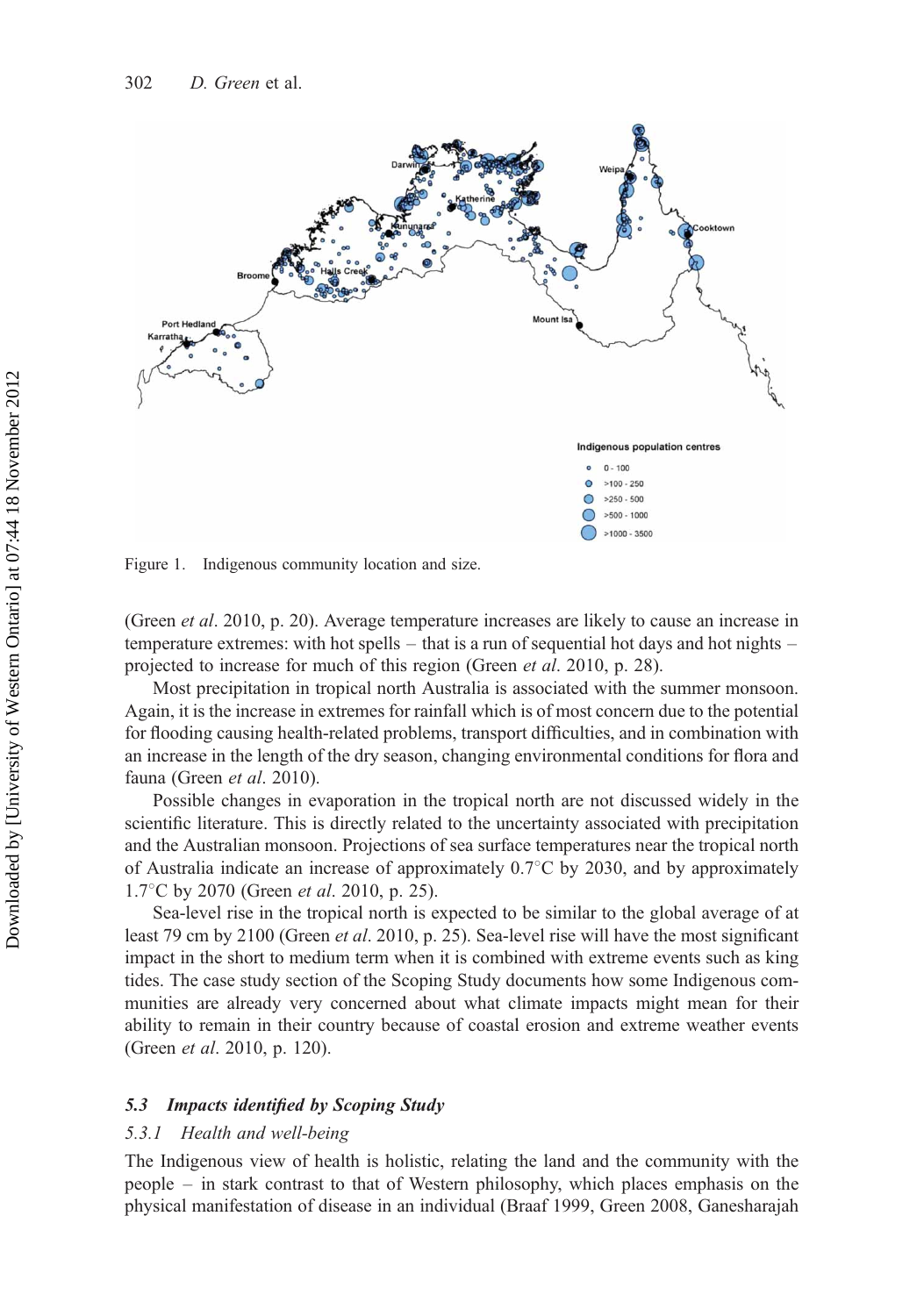2009, HREOC 2009). Given Indigenous culture's unique relationship with land and sea country, it is hard for a non-Indigenous person to speculate as to the impact of climate change on Indigenous communities' health and well-being.

At the most superficial level, an immediate concern relates to these communities' natural resource dependence, that is their reliance on native plants and animals for food, medicine, and cultural purposes. Psychosocial health may also be affected if sacred sites are impacted, for example, if coastal sacred sites are eroded away or inundated.

A number of studies have shown that amongst Indigenous Australians, a good relationship to "country" and being able to fulfill "caring for country" obligations resulted in improved happiness and health (Ganesharajah 2009, HREOC 2009). The Scoping Study highlighted how relocation of Indigenous people from traditional homelands to larger regional centres has had a negative impact on their spiritual and social health, and has reduced opportunities for many people to participate in important cultural activities.

Climate change is also expected to elevate existing (and create new) physical health risks for Indigenous people. These include: increasing incidence of heat stress and dehydration, respiratory illnesses, and increasing transferability of diseases such as melioidosis. Compounding factors decrease Indigenous communities' adaptive capacity. These factors include poor nutrition, overcrowded housing, and lack of adequate water supplies, which are frequently found in these communities. Indirect impacts, such as reduction in bush food yields, disruption of fisheries, loss of livelihoods, and population displacement due to sea-level rise, are also clearly significant for the physical health of Indigenous people, although no quantitative analysis of these impacts has been undertaken till date.

#### 5.3.2 Transport and communication infrastructure

The Scoping Study was unable to provide any level of detail about how climate change will impact on transport infrastructure for Indigenous communities in the study area. It suggested, however, that transport networks to, and between, larger regional centres and isolated communities are likely to be negatively affected by extreme weather, which will indirectly affect access to, and costs associated with, most goods and services.

Due to their isolation from large population centres, people living in remote Indigenous communities frequently experience difficulty in obtaining basic housing, sufficient basic service infrastructure, and other essential community services. The study indicated that climate change is likely to exacerbate these problems.

Climate change is also likely to make emergency evacuation by air more frequent (Green et al., 2010, p. 48, Verland et al. 2011). The study noted that maintenance of airstrips is vital to ensure that patients can be transported from community clinics to regional hospitals via light aircraft, and other patients requiring less critical attention can be transported to regional centres when the community is isolated due to flooded roads.

The communication networks in remote communities located on or near the coast are likely to be impacted by more extreme weather events. The study suggests that repair or replacement costs of hardware will increase due to the difficulty and expense of the need to more frequently get goods and labour to remote areas.

The Internet is becoming a vital tool for Indigenous communities in the delivery of services, particularly for education and health. However, many communities in the study region do not have reliable access to the Internet or have mobile phone coverage. It remains to be seen whether the roll out of the National Broadband Network will be sufficient to improve necessary communications and emergency warning systems across the north.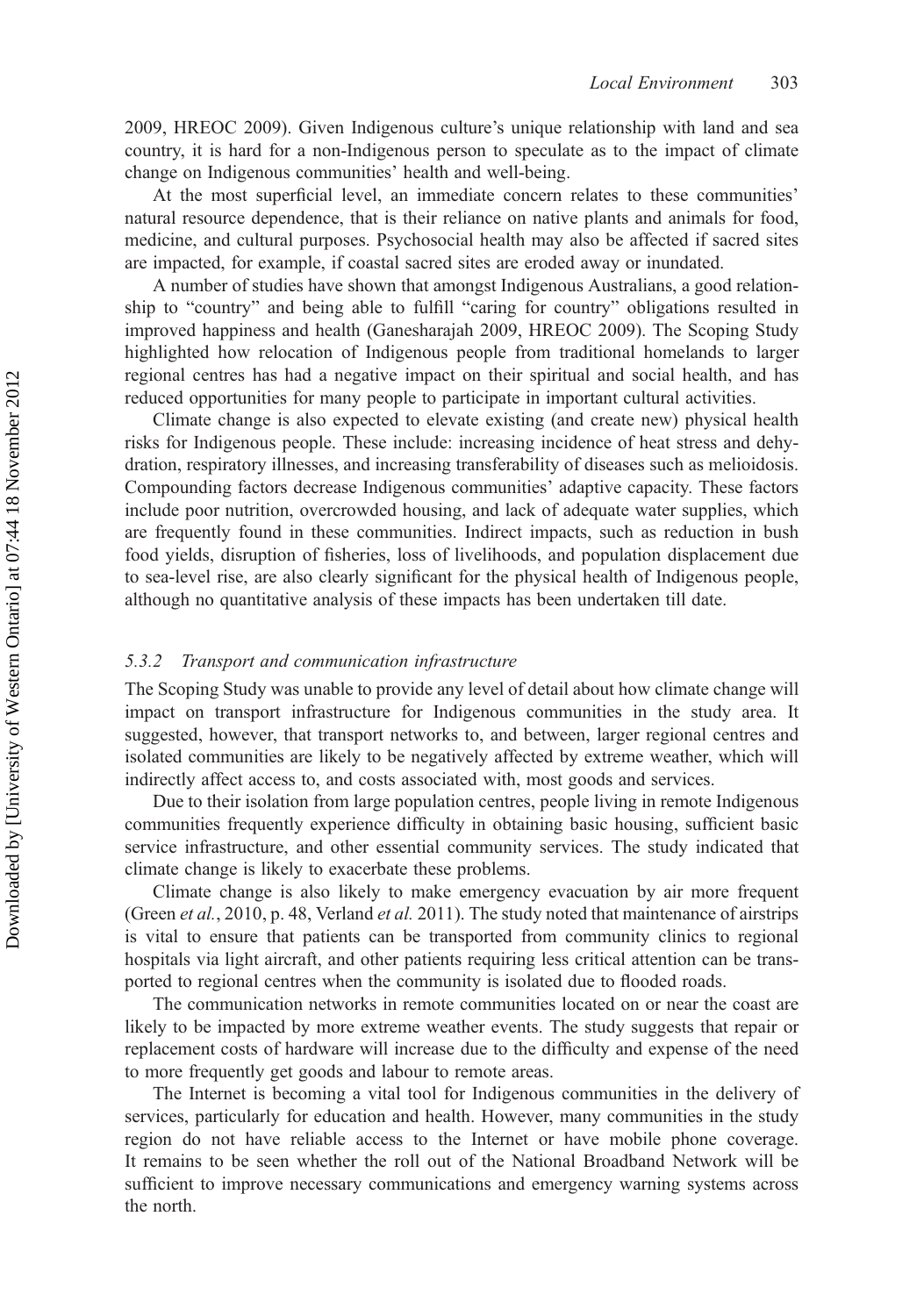#### 5.3.3 Education

The Scoping Study found that there was very little information about the impacts of climate change on the delivery of education services in the study region. It did note that many communities already face significant difficulties in accessing adequate education services. Compounding these existing problems, major concerns from climate impacts relate to reduced access to schools due to more extreme weather, turnover of teachers unaccustomed to hotter conditions, and the ability of students to concentrate on hot days (Dapi et al. 2010, Green *et al.* 2010, p. 64). The distance to education facilities for secondary school students is already a significant problem in many communities. Climate change is likely to reduce access to larger towns and, therefore, is likely to cause additional difficulties in this respect (Green et al. 2010, p. 64). The study suggested that future planning for education infrastructure should take into account the location of buildings, preferably outside flood plain areas and away from coasts vulnerable to storm surges.

#### 5.3.4 Livelihood

Significant areas of the north are managed by Indigenous Australians and consequently they will have a disproportionately larger role to play in maintaining ecosystem services and biodiversity in these regions. While climate change is expected to impact negatively on natural resources and related industries, there are some economic opportunities arising from the need to better manage and, in some cases restore, ecosystems for biodiversity conservation.

The economies of many remote Indigenous communities are reliant on a non-market or "customary" sector. This sector interacts with markets and the state so that where the customary sector is overlooked, policy prescriptions are likely to be inappropriate or ineffective.

This hybrid economy is highly reliant on access to natural resources, and so will be profoundly affected by climate change. It is likely that customary reliance on wildlife by Indigenous communities will be interrupted by changing seasonal patterns of availability, and the decline, or disappearance, of some species.

Indigenous enterprises and employment in tourism, recreational fishing and hunting will face pressure as they are highly dependent on the ability of visitors to travel to remote regions of northern Australia. Indirect impacts on enterprises producing commodities for sale were not quantified in the study; however, it is likely that there will be increased transport costs associated with getting goods to market.

There are numerous opportunities for Indigenous people to engage with and manage landscape health through the expansion of ranger or other land-management programmes to manage invasive species, monitor environmental change, and revegetate degraded land. The benefits of greater Indigenous engagement extend beyond increasing employment opportunities; they can lead to increased connection to country and strengthened cultural practice. The traditional knowledge of Indigenous Australians is a valuable base from which Western scientists and resource managers may be able to learn more about how species are likely to respond to climate change.

#### 6. Moving beyond the limitations of the current approach

The Scoping Study begins the process of identifying the complexity of Indigenous vulnerability to climate impacts in northern Australia. However, due to its prescribed approach, it is somewhat limited in its ability to prioritise factors that affect vulnerability from an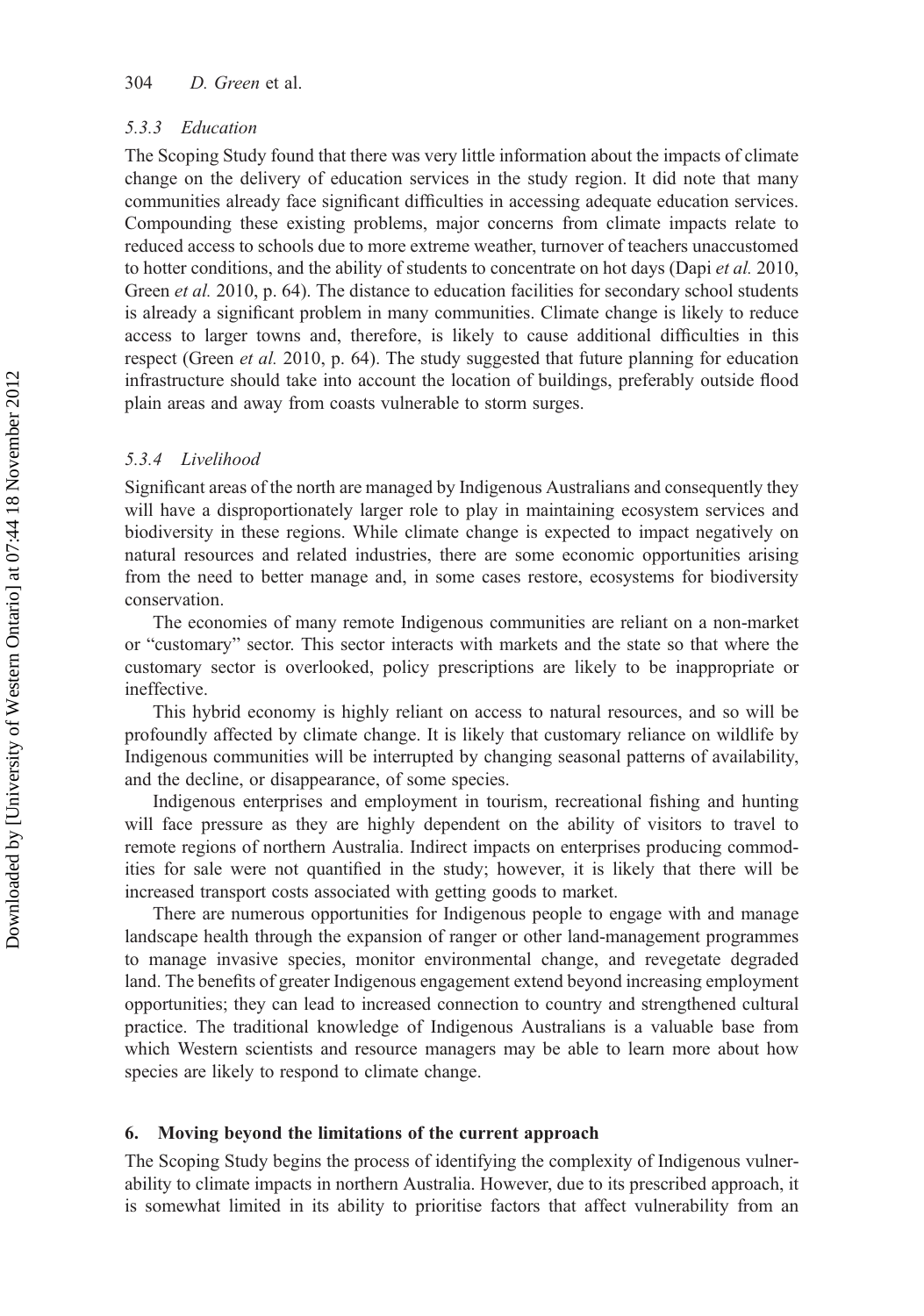Indigenous communities' perspective; or, to assist in developing vulnerability reduction policies that incorporate local contexts and resiliences. Although the case studies presented in the Scoping Study help someway in redressing this issue, there is a constraint in community "ownership" of any climate adaptation policy that is developed with such a limited engagement of the communities themselves. In addition, without fully reflecting the specific social and economic situations of these communities, it is likely that any policy will inadequately incorporate the interactions between multiple stressors that will impact these regions over the coming decades.

Reinforcing the need for a more contextual understanding of Indigenous vulnerability, the Scoping Study is specific to Indigenous communities in northern Australia and its findings cannot be taken to apply across all Indigenous communities nationally. It demonstrates that vulnerability is closely linked to the existing policy challenges in the north, which are associated with national "closing the gap" policy targets relating to health, housing, education, and employment. The extent of this link may not be as relevant in Indigenous communities elsewhere; a national approach to Indigenous vulnerability must be capable of incorporating the varying needs and priorities of different communities around the country.

The Scoping Study recommends that adaptation strategies need to be formulated to support general adaptive capacity to a variety of uncertain futures. Concurring with the IPCC, the Scoping Study suggests these strategies should occur in an iterative manner (Schneider et al. 2007, p. 804), a recommendation intended to avoid delaying action while further precision in defining current vulnerability is obtained. This iterative approach would integrate the existing vulnerability assessment and adaptation activities, to ensure ongoing learning and readjustment, as our understanding of vulnerability and adaptation, and as our knowledge of climate change consequences and how they will interact with other trends, evolves.

The results of the Scoping Study, in particular the need for an iterative and contextual understanding of adaptation, reinforced the broader research findings. During the course of the research, many different factors were identified as potentially or actually limiting progress on Indigenous adaptation – for example, concern over the use of metrics that only painted a picture of economic disadvantage, a tendency for policy to be driven by a narrative of hopelessness which overlooks Indigenous resilience, lack of adequate communication of climate science, an emphasis on too much top-down data collection, and mainstreaming Indigenous adaptation within broader non-Indigenous processes. Although seemingly unrelated, a closer examination revealed that many of these resulted from a failure to incorporate the following three elements into work on Indigenous vulnerability:

- (1) Placing the uncertainty of climate projections at the heart of adaptation actions.
- (2) Requiring meaningful and appropriate consultation with Indigenous communities.
- (3) Basing assessment upon an evolving contextual and non-standardised framing of local vulnerability.

We note that these elements are fundamentally important for good adaptation policy more generally; however, they take on a particular relevance and importance in the context of remote Indigenous communities. This is discussed further below.

#### 6.1 Working with uncertainty

For many policy issues, even the best scientific knowledge can still be incomplete (Brunner et al. 2005). This applies to many areas involving environment– human interactions, and is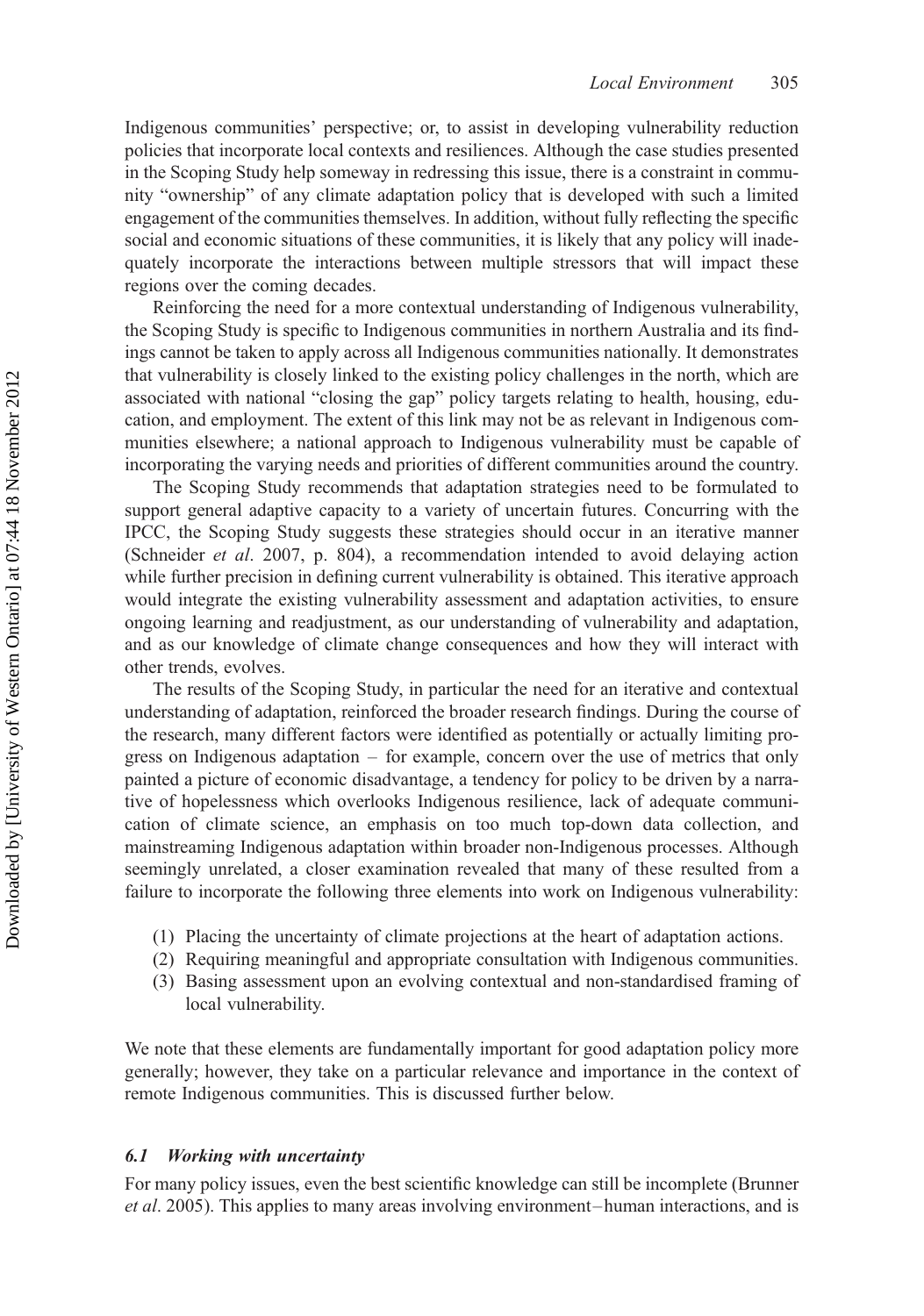particularly the case for climate policy. The inherent complexity of human –environment systems, unpredictable due to their nonlinearity and open nature, means generating accurate predictions becomes impossible (Nelson et al. 2008). Yet research directives in the climate change arena continue to emphasise the need for a more accurate and precise modelling upon which to base decisions (see, for example, DCC 2009). This information is then used to produce a single, "optimal" adaptation solution, considered indispensable for adaptation decision-making (Dessai et al. 2009).

Many researchers and practitioners are now questioning the benefit of such a focus. As discussed by Dessai et al. (2009), such dependence leaves policy decisions vulnerable to errors in the modelling – which are almost certain to occur given the cascading uncertainties in integrated climate assessments. This shift in thinking is consistent with trends in other fields highly exposed to decisions based on uncertain future events, such as monetary policy (see, for example, Orphanides and Williams 2007, p. 4).

Dessai *et al.* (2009) advocate seeking robust solutions that hold over a large range of future climate scenarios. In this case, having more precise future projections is not necessarily beneficial to the decision-making process. This option explicitly recognises the uncertainties associated with modelling, and uses model output as a decision aid, rather than a prescription, to explore the dependence. It presents a way to break the cycle of data gathering, to proceed to develop policy without complete knowledge. It is this sort of flexibility and creativity that need to be demonstrated by policy-makers in this area. Such an approach would allow a selection of options that are flexible enough to fit multiple futures, and do not preclude future options (Adger et al. 2009).

The Scoping Study identified that many Indigenous people want to understand the impacts of climate change from a non-Indigenous perspective. This necessarily requires discussion of the uncertainty of future impacts, and the implications of this uncertainty, which must be clearly and comprehensively discussed with the communities in question. Recent work on the use of scenarios in adaptation planning could assist this process (see, for example, Wiseman *et al.* 2011). Careful and collaborative construction and use of scenarios could have many benefits: it could promote relationship building and trust between the Indigenous community and researchers/practitioners, allow the impact of uncertainty to be explored, and incorporate other broader social and economic issues facing Indigenous communities. The results could be used as a means of collaboratively devising and exploring the implications of robust adaptation actions.

#### 6.2 Community engagement

Just as the communication and express acknowledgment of uncertainty is essential to adaptation policy, so too is meaningful community engagement. The extent and nature of the engagement with remote Indigenous communities, however, require a slightly different emphasis, due to the presence of additional issues such as a lack of trust, and differences in culture and worldview.

Meaningful stakeholder participation is vital to obtain a contextual understanding of a specific situation (Clark 2002). Such consultation becomes even more important when dealing with marginalised groups (Huq  $\&$  Khan 2006), and therefore takes on great significance for remote Indigenous communities. It was noted a number of times during interviews, and is reconfirmed by much of the literature on this topic, that there has been a general failure to engage Indigenous communities in climate change research in Australia (Hennessy et al. 2007, HREOC 2009). For example, as noted in several interviewees, the high-level national-level vulnerability assessment commissioned by the federal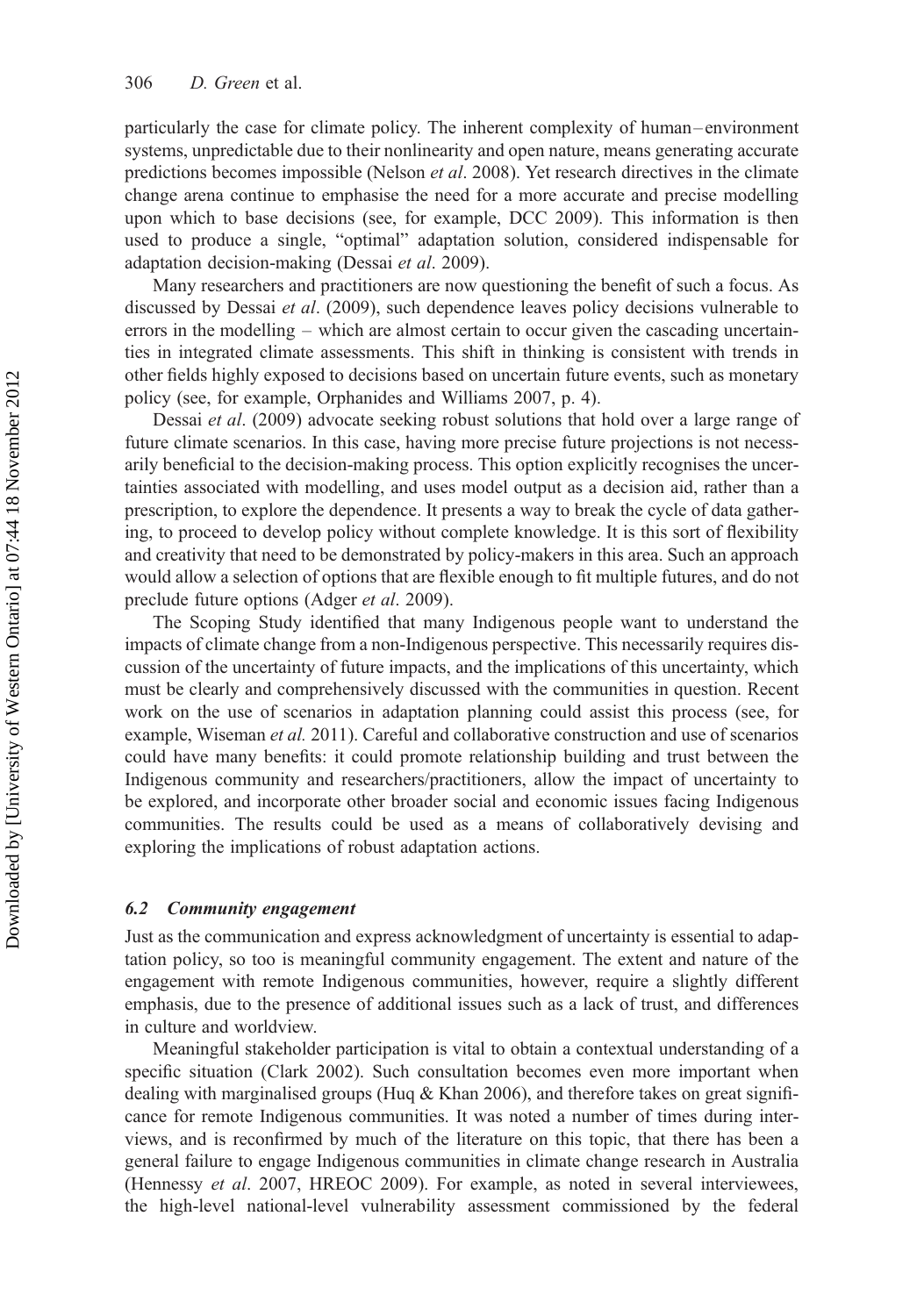government, although discussing the impact of climate change on remote Indigenous communities, had no direct Indigenous engagement, and only limited engagement with bureaucrats from departments handling Indigenous affairs (see Allen Consulting Group 2004). Several of the Indigenous researchers interviewed about this issue commented that they considered the consultation process over climate impacts had been "tokenistic" to date.

Aside from the procedural justice and trust implications of the failure to properly consult, there are a number of serious consequences of inadequate consultation. Linked to the difference in world views previously described, failure to include the Indigenous community directly in discussions relating to vulnerability assessment means that the policy-makers will make (possibly incorrect) assumptions about community priorities and values. An example of this problem can be seen in the decision to limit financial resources and infrastructural support to outstations in the Northern Territory. There are many documented health and social benefits for Indigenous communities living in outstations, and consequently they are the location of choice for many Indigenous families keen to maintain their links with their country and their culture (Altman 2006). Yet due to a failure to properly consult with the relevant communities, a centralist policy was developed which assumed that a greater integration is a necessary and an inevitable step for Indigenous community viability.

It is likely that until meaningful consultations between community leaders and decisionmakers take place, policy-makers will develop and impose adaptation strategies that will have little connection with community aspirations or adequately incorporate differences in world view and culture. This approach not only reinforces Indigenous Australians' marginalisation, but it also further disempowers them, thereby increasing their social vulnerability.

As the Human Rights and Equal Opportunity Commission (HREOC 2009) notes, climate change impacts a community's ability to "care for country", and will therefore need to be factored into adaptation decisions. This, and the inclusion of other contextual and culturally specific considerations, can only occur through a policy approach that is inclusive and collaborative, in which Indigenous people and their organisations are primary players. As suggested earlier, this process will need to go beyond standard consultation processes, with an increased emphasis on initial relationship and trust building. This will need to be followed up with an in-depth exploration of the relevant aspects of Indigenous culture and worldview, and their implications.

The Scoping Study's recommendations clearly indicate the need to root this process firmly in the community (Appendices 1 and 2 of this paper reproduce the Scoping Study's recommendations). Importantly, many Indigenous communities and organisations recognise the need to be proactive in responding to climate change threats and also finding solutions that arise from the community itself. However, such a process is not guaranteed; particularly if, as was intimated in interviews with bureaucrats, the recommendations are merely put before other government departments for action, rather than comprehensively integrated into a long-term, multi-level adaptation strategy.

#### 6.3 Reframing vulnerability

The least understood kind of vulnerability is that of social vulnerability (Cutter *et al.* 2003). Yet reducing vulnerability to climate change, and developing adaptation actions, requires a deep understanding of the relevant social dimensions (Hinkel 2011). Given the very complex social context and conditions experienced by remote Indigenous communities, this takes on additional importance.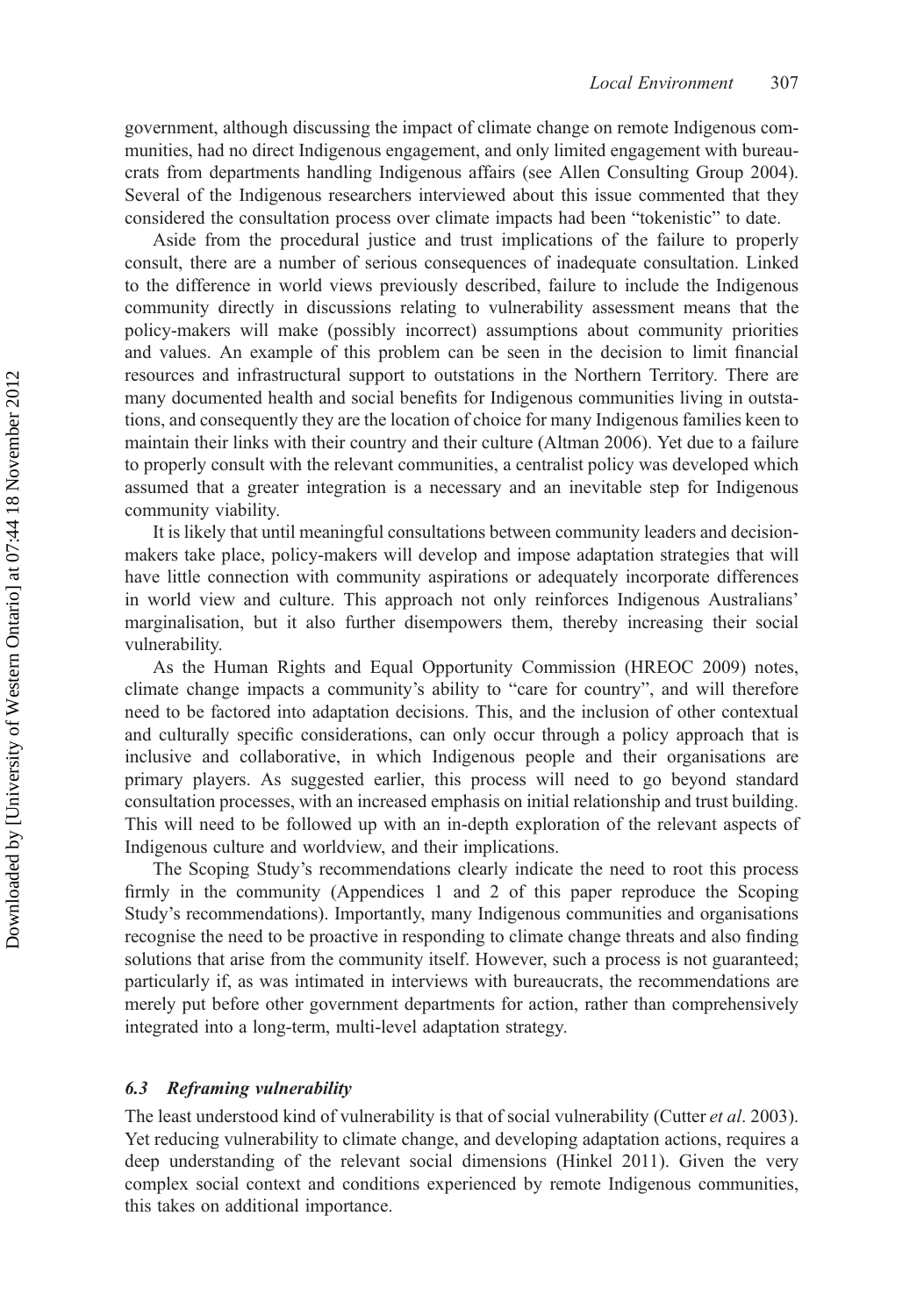There have been a number of attempts to measure vulnerability using discrete metrics (see Eriksen and Kelly 2007 for a more complete discussion). Despite this, one of the most common conclusions drawn from academic research is how inherently complex the concept is, with each additional study teasing out further connections and contextual dependencies (Eriksen and Kelly 2007). For example, poverty is considered to be a "generic" determinant of vulnerability in that it is "likely to influence vulnerability to a wide variety of hazards in different geographical and socio-political contexts" (Brooks et al. 2005, p. 153). As such, there is little doubt that economic marginalisation is a significant factor (Blaikie et al. 1994); however, it is how economic marginalisation interacts with other factors at the local level that creates a true picture of social vulnerability (Brooks et al. 2005).

There was concern amongst some academics interviewed that a vulnerability assessment of Indigenous Australians would reproduce a map of socio-economic disadvantage, with much of the inherent resilience of Indigenous communities masked by emphasis on standard socio-economic metrics. An example supporting the more subtle nature of Indigenous resilience is demonstrated in one of the Scoping Study's case studies, which describes a situation where after a natural disaster, the affected Indigenous community recovered far more quickly than the local non-Indigenous community (Green *et al.* 2010, p. 99). An oversimplified approach to assessing vulnerability would have failed to capture this unexpected element of the community's adaptive capacity.

To attach the label "vulnerable" to a community due to the presence of a factor such as economic marginalisation, without deeper analysis of the inbuilt coping strategies and resilience, can potentially further disempower that community (Ellemor 2005, Thomas and Twyman 2005). It carries implications of weakness, passivity and instability and, as such, "resiliences become invisible and the vulnerable entity is often identified as the problem" (Campbell 2003, p. 9 cited in Ellemor 2005, p. 3). This is particularly true in the Indigenous context, where such a discourse of powerlessness and vulnerability has historically been used to justify "externally imposed changes" (Ellemor 2005, p. 3).

Such oversimplification is likely to affirm the negative perception of Indigenous communities held by many non-Indigenous Australians, by locating responsibility for the problems "within the vulnerable entity, rather than by examining the broader underlying processes that place these communities at risk" (Campbell 2003 cited in Ellemor 2005, p. 3). It also fails to acknowledge the complexity of coping mechanisms that are deeply entrenched in their society, developed over thousands of years living in highly variable climates.

Effective adaptation responses must be developed around a framing of vulnerability that is truly contextual, and able to incorporate broader social and economic factors. This cannot be provided by assessments based on standardised metrics. Instead, initial work on Indigenous vulnerability should seek an understanding of the values of relevant stakeholders, broader links with other systems and stressors, and the communities' own inherent strengths and weaknesses.

Moving beyond the framing of vulnerability used, the work must also acknowledge that this understanding of vulnerability can never be "complete' – vulnerability is a dynamic state, as are the various factors that influence it. This is done through action not being delayed because of incomplete knowledge. Instead, as recommended in the Scoping Study, what is known should be incorporated into an iterative process of assessing vulnerability and developing adaptation actions, with an emphasis on flexibility and on-going learning and reassessment.

Adaptation is likely to mean different things to Indigenous people; their unique social, cultural, and economic context means any adaptation goals and implications cannot be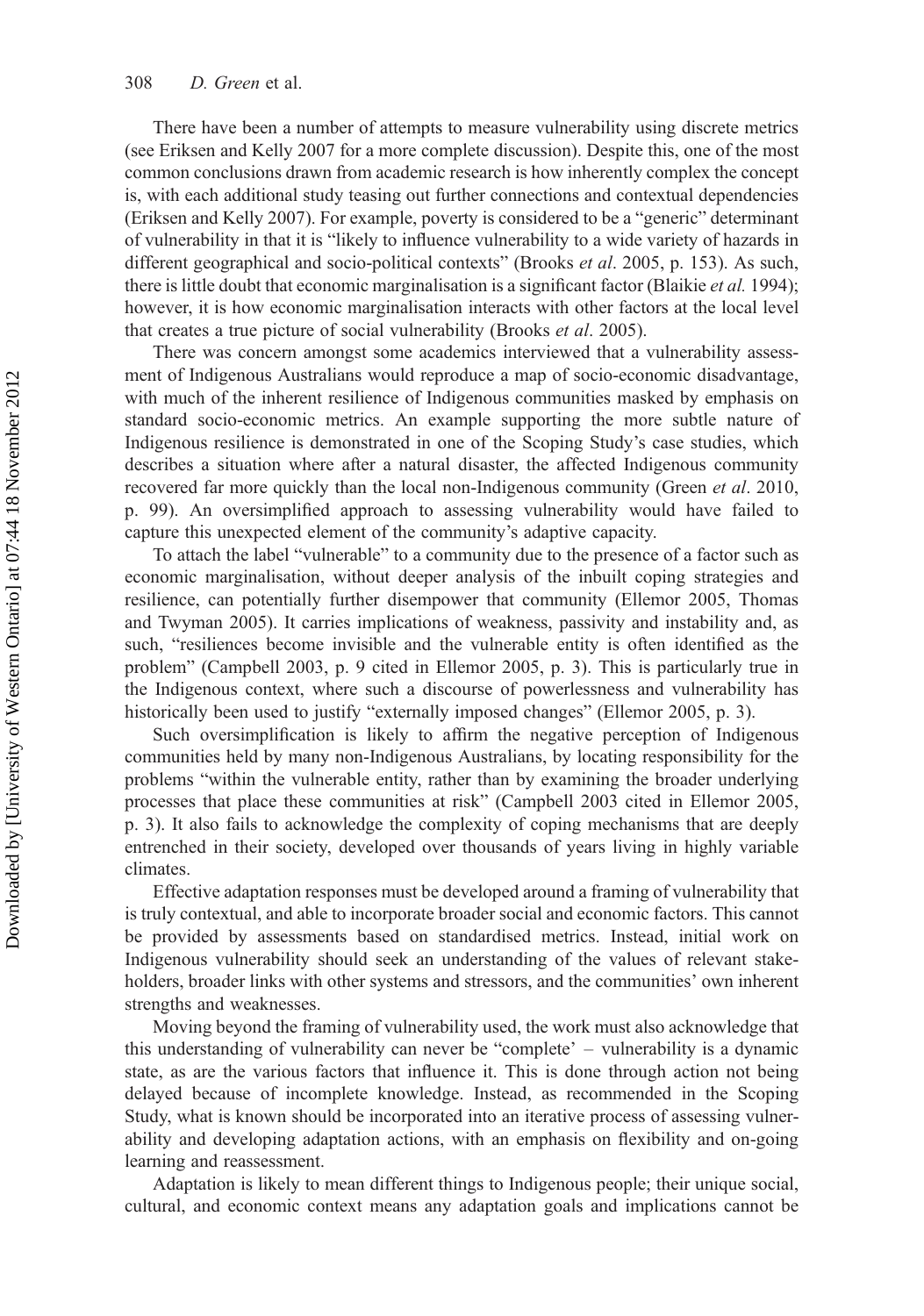assumed in advance. A process designed to elucidate these differences cannot begin to address their substance until the three elements described above have been addressed. Furthermore, these three elements are increasingly being identified in the literature as a key to effective adaptation. Despite this, actual government policy on Indigenous adaptation has yet to adequately acknowledge or incorporate them.

To facilitate this shift and to remedy the lag between vulnerability research and policy, the federal government needs to push forward with an Indigenous adaptation strategy, including vulnerability assessments and adaptation planning as described above, in a more proactive and strategic manner, simultaneously decreasing its current emphasis on top-down data gathering. Responsibilities need to be clarified both within the federal government, and between different levels of government to ensure policies to facilitate adaptation of Indigenous communities do not slip " between the gaps'; goals need to be defined and communities need to be engaged and actively incorporated into these processes from the outset.

#### 7. New policy directions

A number of other significant events have contributed towards understanding Climate Change and Indigenous people's needs – including the International Expert Group Meeting on Indigenous Peoples and Climate Change, Darwin, 2008; and the Indigenous Peoples, Marginalized Populations and Climate Change meeting, Mexico, 2011, which both identified the growing urgency to take action. In the year since the release of the Scoping Study, the federal government has not engaged in any significant discussion about how to incorporate the findings or recommendations of this report into their various departments' operations or planning.

#### 8. Conclusion

The Scoping Study begins to demonstrate the complex nature of Indigenous vulnerability to climate change. However, any approach based on this assessment alone is insufficiently complex to allow a full appreciation of the dynamic interplay of factors that influence social vulnerability in remote Indigenous communities, often collecting data that is not particularly useful to inform adaptation strategies.

Nor is the current tendency to "mainstream' Indigenous vulnerability to climate change appropriate. Exploring Indigenous vulnerability within the existing assessment framework is unlikely to provide necessary insights to produce effective adaptation policy, due to its lack of meaningful engagement with Indigenous communities and consequent lack of contextually specific information. The creation of an Indigenous hub as part of the NCCARF process is a good start, but, given its late inclusion and the lack of progress, it again risks being considered as tokenistic.

Indigenous people's involvement in decisions affecting them and their culture still struggles to be meaningfully recognised in policy development in Australia. Attempts to change this have not yet been broadly successful. Decision-makers' ability to incorporate different worldviews and cultures is constrained by society's values and institutional structure: they struggle to co-ordinate on issues that span different government departments, and that raise considerations that do not fit neatly into the existing categories.

Climate change policy presents many similar problems to Indigenous policy, in that it spans different departmental areas, knowledge, and value systems. Academic understanding of vulnerability is forming an increasingly complex picture – incorporating the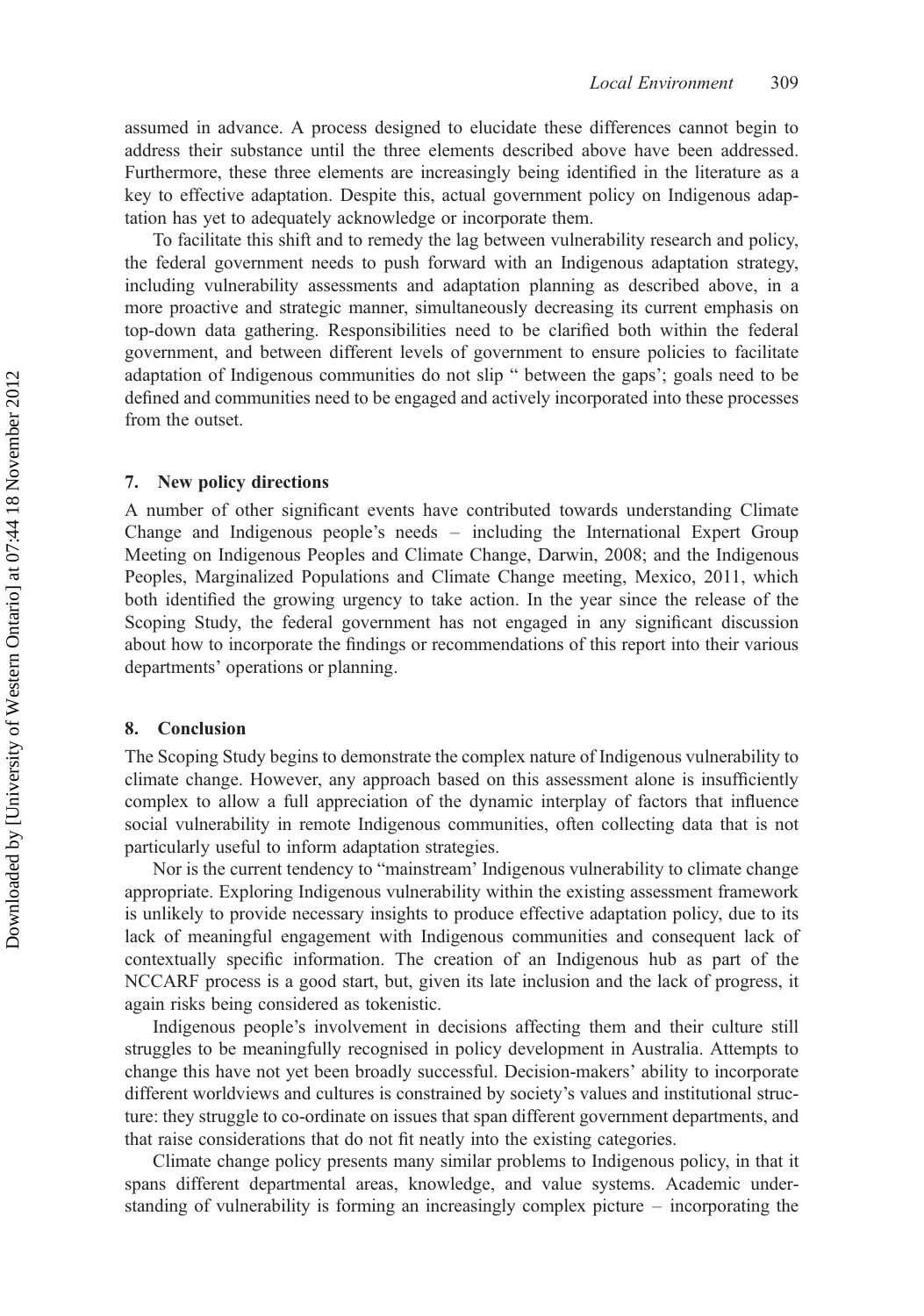importance of the local context, the uncertainty of future climate predictions, and the interaction between multiple stressors. Translating this knowledge into assessments that can be used to develop effective adaptation strategies is proving to be more elusive; historical attempts to measure it are overly simplistic. We propose instead that Indigenous vulnerability and its assessment must be tackled through a dedicated strategy that is designed to meet their specific cultural needs – mainstreaming Indigenous issues has led to failure in many other contexts, and the analysis here indicates there is no reason to believe this situation would be any more successful.

Any targeted Indigenous data gathering or research should generate the information required to produce both vulnerability assessments and adaptation policy that are relevant to the needs and worldview of remote Indigenous communities. That is, collecting information on how best to work with communities to identify vulnerabilities, capacities, capture local knowledge, and integrate it meaningfully with scientific knowledge. It should consider how to build on the communities' strengths whilst working out how best to address vulnerabilities, centering the decision-making process within the community itself. In conducting this work, and to avoid the mistakes of previous work with Indigenous communities, the highest ethical standards must be followed. In addition, separate and targeted communication requirements must be established, to recognise the different cultural contexts, and outcomes must be designed for uptake by the relevant Indigenous community.

Given the reality that the uncertainties of climate change are unlikely to be resolved in a time frame relevant to decision-makers, adaptation must begin even in the absence of complete information. This requires any strategy to recognise the dynamic interplay between vulnerability assessments and any adaptation policies flowing from them. Both need to be continuously monitored and reviewed – vulnerability and resilience are not static concepts, and activities should (where possible) be based on adaptive-management approaches as knowledge of the broader context evolves. The lessons learnt from any adaptation interventions must be disseminated broadly in both narrative form and using appropriate metrics, to ensure their contextuality is not lost.

The commissioning of an independent Scoping Study outside NCCARF was a good first step to achieving this. However, now this study is complete, DCCEE needs to take responsibility for working with relevant government departments and Indigenous communities to implement the report's recommendations. It is only by working with communities, building trust, and avoiding the mistakes of past policies, that communities can be assisted in tackling future challenges. This requires federal government leadership and, within this, the exact role of the DCCEE must be defined. It must be given the resources and support from the highest levels of leadership to ensure that it can carry out this mandate, and garner the support of other departments and levels of government without encountering either territorial disputes or having its authority questioned.

Without this leadership and a clear strategy, it will be a struggle for federal, state, or territory governments to produce vulnerability assessments, and consequently develop adaptation policies that are genuinely relevant to the needs of remote Indigenous communities.

Although this policy area is still evolving, the equity and social justice issues of adaptation policy are starting to come to the fore at the sub-national level, particularly in relation to Indigenous and marginalised populations who are expected to suffer disproportionately from the impacts of climate change. To minimise this burden, Indigenous adaptation must be addressed in a timely and effective manner, and in a way that does not repeat the policy failings of the past.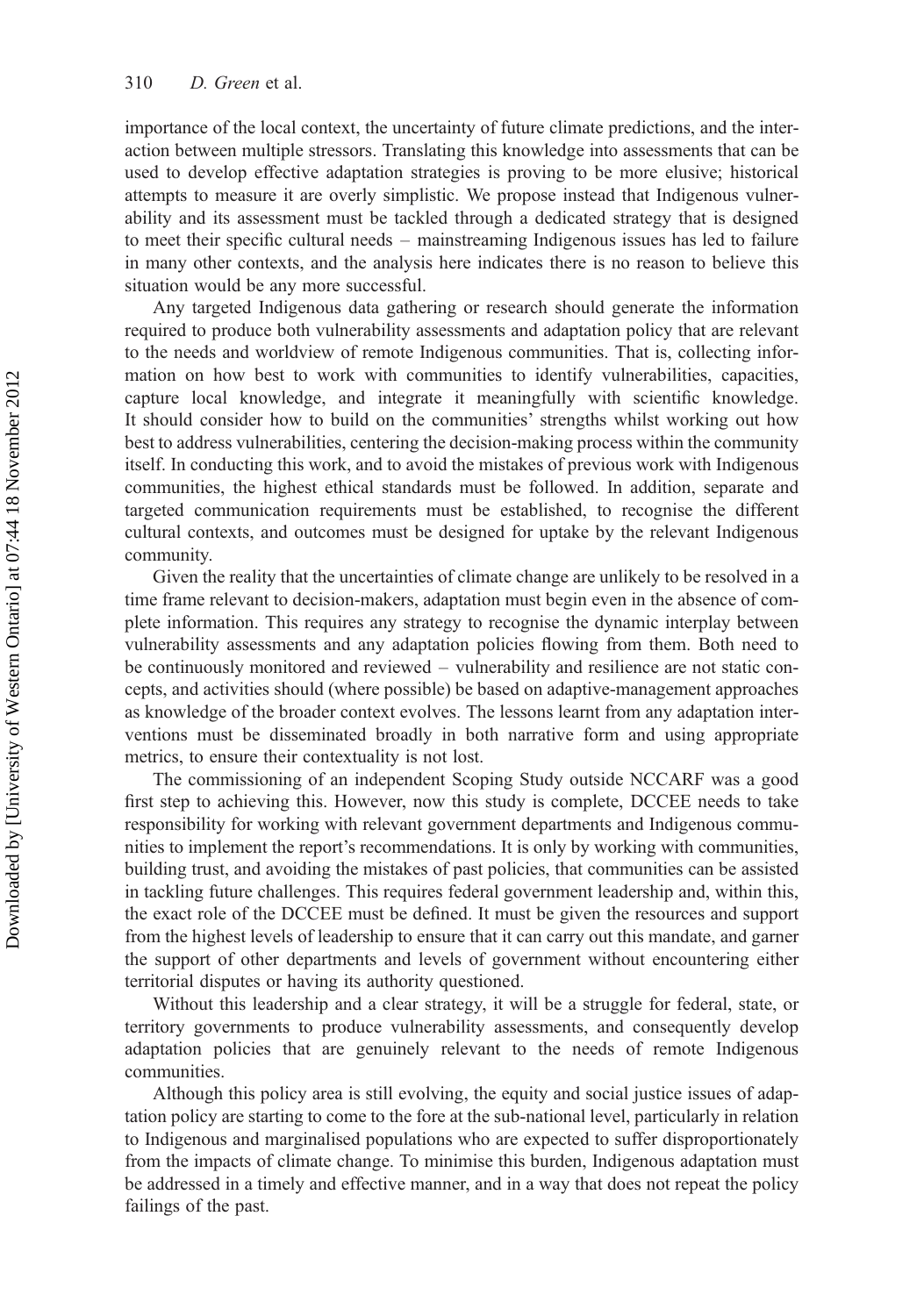#### References

Adger, N., 2006. Vulnerability. Global Environmental Change, 16 (3), 268–281.

- Adger, N., et al., 2009. Are there social limits to adaptation to climate change? Climatic Change, 93  $(3-4)$ , 335–354.
- AHRC, 2009. Our future in our hands creating a sustainable National Representative Body for Aboriginal and Torres Strait Islander peoples. Report of the Steering Committee for the creation of a new National Representative Body 2009.
- Allen Consulting Group, 2004. Climate change risk and vulnerability: working paper: summary of stakeholder views in consultation. Report to the Australian Greenhouse Office, Department of the Environment and Heritage.
- Allen Consulting Group, 2005. Climate change risk and vulnerability: promoting an efficient adaptation response in Australia. Report to the Australian Greenhouse Office, Department of the Environment and Heritage.
- Altman, J., 2006. In search of an outstations policy for Indigenous Australians. Centre for Aboriginal Economic Policy Research, Australian National University, Working Paper No. 34/2006.
- Berkes, F. and Jolly, D., 2001. Adapting to climate change: social –ecological resilience in a Canadian western Arctic community. Conservation Ecology, 5 (2), 18-32.
- Blaikie, P., et al., 1994. At risk: natural hazards, people's vulnerability and disasters. London: Routledge.
- Braaf, R., 1999. Improving impact assessment methods: climate change and the health of indigenous Australians. Global Environmental Change, 9 (2), 95–104.
- Brooks, N., Adger, N., and Kelly, P., 2005. The determinants of vulnerability and adaptive capacity at the national level and the implications for adaptation. Global Environmental Change, 15 (2), 151–163.
- Brunner, R., et al., 2005. Adaptive governance: integrating science, policy, and decision making. New York: Columbia University Press.
- Campbell, J., 2003. Geography, vulnerability and nature. Paper presented at the New Zealand Geographical Society Annual Conference, Auckland, July 6–11, 2003.
- Carson, B., et al., eds., 2007. Social determinants of indigenous health. Sydney: Allen & Unwin.
- Carter, T., et al., 1994. IPPC technical guidelines for assessing climate change impacts and adaptations. Working Group II of the Intergovernmental Panel on Climate Change. London: University College London (UK) and Center for Global Environmental Research (Japan).
- Clark, T., 2002. The policy process: a practical guide for natural resources professionals. New Haven, CT: Yale University Press.
- COAG, 2006. National climate change adaptation framework [online]. Council of Australian Governments. Available from: [http://www.climatechange.gov.au/government/initiatives/natio](http://www.climatechange.gov.au/government/initiatives/national-climate-change-adaptation-framework.aspx) [nal-climate-change-adaptation-framework.aspx](http://www.climatechange.gov.au/government/initiatives/national-climate-change-adaptation-framework.aspx) [Accessed 1 December 2010].
- Cutter, S., Boruff, B., and Shirley, W., 2003. Social vulnerability to environmental hazards. Social Science Quarterly, 84 (2), 242–261.
- Dapi, L., et al., 2010. Heat impact on schoolchildren in Cameroon, Africa: potential health threat from climate change. Global Health Action, 3, 3610.
- DCC, 2009. Australian climate change science: a national framework. Canberra: DCC.
- DCCEE, 2010a. About us [online]. Canberra: DCCEE. Available from: [http://climatechange.gov.au/](http://climatechange.gov.au/about.aspx) [about.aspx](http://climatechange.gov.au/about.aspx) [Accessed 10 November 2011].
- DCCEE, 2010b. Adapting to climate change in Australia. An Australian Government Position Paper. Canberra: DCCEE.
- Dessai, S., et al., 2009. Climate prediction: a limit to adaptation? In: N. Adger, I. Lorenzoni and K. O'Brien, eds. Adapting to climate change: thresholds, values, governance. Cambridge: Cambridge University Press, 49–57.
- Dow, K., 1992. Exploring differences in our common future(s): the meaning of vulnerability to global environmental change. Geoforum, 23 (3), 117-136.
- Ellemor, H., 2005. Reconsidering emergency management and indigenous communities in Australia. Environmental Hazards, 6 (1), 1–7.
- Eriksen, S. and Kelly, P., 2007. Developing credible vulnerability indicators for climate adaptation policy assessment. Mitigation and Adaptation Strategies for Global Change, 12 (4), 495-524.
- Ford, J., et al., 2006. Vulnerability to climate change in Igloolik, Nunavut: what we can learn from the past and present. Polar Record, 42 (221), 127–138.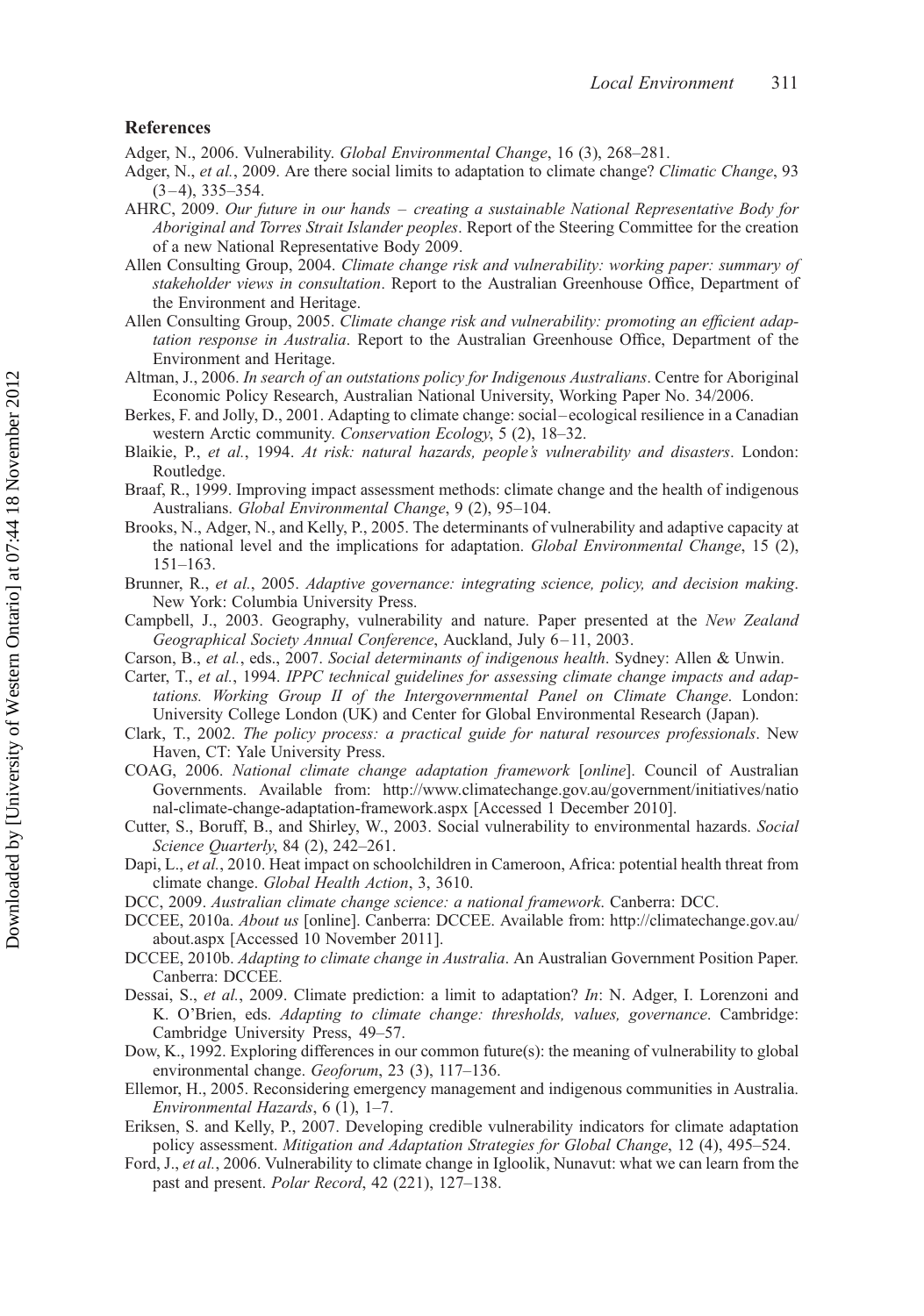- Fünfgeld, H. and McEvoy, D., 2011. Framing climate change adaptation in policy and practice. Working Paper 1, Framing Adaptation in the Victorian Context Project. Melbourne, Victorian Centre for Climate Change Adaptation Research, and RMIT University Climate Change Adaptation Program.
- Fussel, H., 2007. Vulnerability: a generally applicable conceptual framework for climate change research. Global Environmental Change, 17 (2), 155–167.
- Fussel, H. and Klein, R., 2006. Climate change vulnerability assessments: an evolution of conceptual thinking. Climate Change, 75 (3), 301–329.
- Ganesharajah, C., 2009. Indigenous health and wellbeing: the importance of country. Native Title Research Report No. 1/2009, Native Title Research Unit, Australian Institute of Aboriginal and Torres Strait Islander Studies, Canberra Australia.
- Green, D., 2008. Climate impacts on the health of remote Northern Australian Indigenous communities. Report prepared for the Garnaut Climate Change Review.
- Green, D., Jackson, S. and Morrison, J., eds., 2010. Risks from climate change to indigenous communities in the Tropical North of Australia: a scoping study for the Commonwealth department of climate change. Canberra: Department of Climate Change.
- Hennessy, K., et al., 2007. Contribution of working group II to the fourth assessment report of the intergovernmental panel on climate change. In: M.L. Parry, O.F. Canziani, J.P. Palutikof, P.J. van der Linden and C.E. Hanson, eds. Australia and New Zealand. Climate change 2007: impacts, adaptation and vulnerability. Cambridge: Cambridge University Press, 507–540.
- Hinkel, J., 2011. Indicators of vulnerability and adaptive capacity: towards a clarification of the science –policy interface. Global Environmental Change, 21 (1), 198–208.
- HREOC, 2009. Report of the Aboriginal and Torres Strait Islander Social Justice Commissioner. Australian Human Rights Commission 2009.
- Huq, S. and Khan, R., 2006. Equity in national adaptation programs of action (NAPAs): the case of Bangladesh. In: N. Adger, J. Paavola and S. Huq, eds. Fairness in adaptation to climate change. Massachusetts: MIT Press, 181–200.
- Jones, R.N. and Preston, B.L., 2011. Adaptation and risk management. Wiley Interdisciplinary Reviews: Climate Change, 2 (2), 296–308.
- Kelly, P. and Adger, W., 2000. Theory and practice in assessing vulnerability to climate change and facilitating adaptation. Climatic Change, 47 (4), 325–352.
- Langton, M., et al., 2011. National climate change adaptation research plan: indigenous communities. 26th September 2011 draft. (NCCARF: Griffith).
- Maddox, M., 1999. Indigenous religion in secular Australia [online]. Research Paper 11. Australian Government, Canberra. Available from: [http://www.aph.gov.au/library/pubs/rp/1999-2000/](http://www.aph.gov.au/library/pubs/rp/1999-2000/2000rp11.htm) [2000rp11.htm](http://www.aph.gov.au/library/pubs/rp/1999-2000/2000rp11.htm) [Accessed 10 December 2010].
- McMichael, A., et al., 2009. National climate change adaptation research plan for human health. Australia: National Climate Change Adaptation Research Facility, Gold Coast.
- NCCARF, 2011. National adaptation research plans. Available from: [http://www.nccarf.edu.au/](http://www.nccarf.edu.au/national-adaptation-research-plans) [national-adaptation-research-plans](http://www.nccarf.edu.au/national-adaptation-research-plans) [Accessed 23 November 2011].
- National Research Council, 2010. America's climate choices: panel on adapting to the impacts of climate change. Washington, DC: National Academies Press.
- Nelson, R., Howden, M., and Stafford-Smith, M., 2008. Using adaptive governance to rethink the way science supports Australian drought policy. Environmental Science and Policy, 11 (7), 588-601.
- Nelson, R., et al., 2010. The vulnerability of Australian rural communities to climate variability and change: Part I – conceptualising and measuring vulnerability. *Environmental Science and Policy*, 13 (1), 8–17.
- O'Brien, K., et al., 2004. What's in a word? Conflicting interpretations of vulnerability in climate change research. CICERO Working Paper #4.
- O'Brien, K., et al., 2007. Why different interpretations matter in climate change discourses. Climate Policy, 7 (1), 73–88.
- Orphanides, A. and Williams, J., 2007. Robust monetary policy with imperfect knowledge. Working Paper Series 2007-08, Federal Reserve Bank of San Francisco.
- Preston, B. and Stafford-Smith, M., 2009. Framing vulnerability and adaptive capacity assessment. Discussion paper. CSIRO Climate Adaptation Flagship working paper #2.
- Schneider, S., et al., 2007. Contribution of Working Group II to the Fourth Assessment Report of the Intergovernmental Panel on Climate Change. In: M. Parry, O. Canziani, J. Palutikof, P. van der Linden and C. Hanson, eds. Assessing key vulnerabilities and the risk from climate change.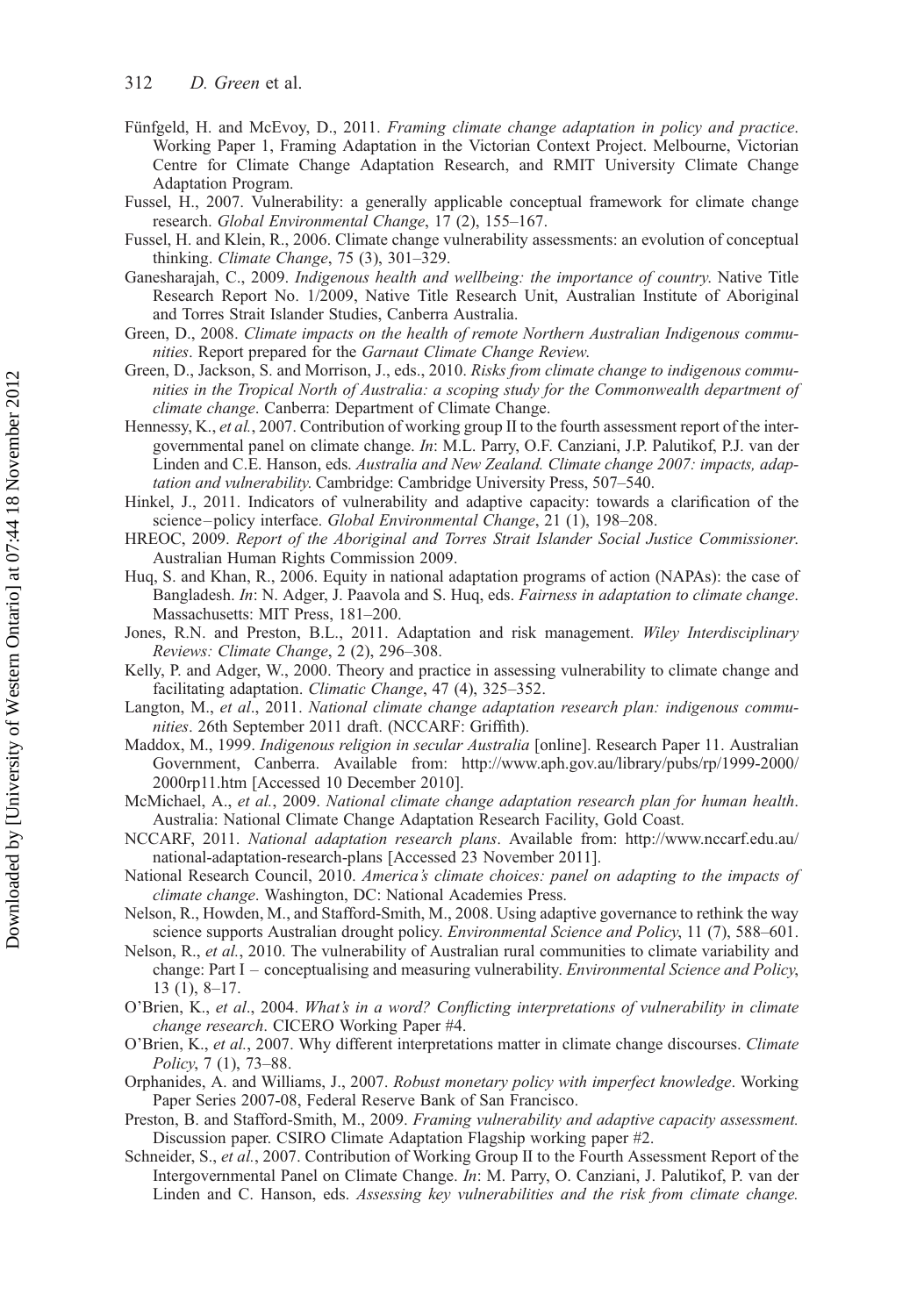Climate change 2007: impacts, adaptation and vulnerability. Cambridge: Cambridge University Press, 779–810.

- SCRGSP, 2007. Overcoming Indigenous disadvantage: key indicators 2007 [online]. Steering Committee for the Review of Government Service Provision. Productivity Commission, Canberra. Available from:<http://www.pc.gov.au/gsp/reports/indigenous/keyindicators2007> [Accessed 10 December 2010].
- Tegart, W.J.McG., Sheldon, G.W., and Griffiths, D.C., eds., 1990. Climate change: the IPCC impacts assessment. Report prepared for Intergovernmental Panel on Climate Change by Working Group II, Australian Government Publishing Service, Canberra, Australia, 294.
- Thomas, D. and Twyman, C., 2005. Equity and justice in climate change adaptation amongst naturalresource-dependent societies. Global Environmental Change, 15 (2), 115–124.
- Verland, S., Howitt, R., and Dominey-Howes, D., 2011. Invisible institutions in emergencies: evacuating the remote Indigenous community of Warruwi, Northern Territory Australia for cyclone Monica. Environmental Hazards, 9 (2), 197–214.
- Wiseman, J., et al., 2011. Scenarios for climate adaptation: final report. Victorian Centre for Climate Change Adaptation Research, 192.

#### Appendix 1. Overarching scoping study report recommendations

There is an urgent need to engage with Indigenous communities on matters associated with climate change for communication purposes as well as the development of collaborative activities.

To host a northern summit on climate change related matters hosted by an Indigenous institution. Such a summit would:

- . Present the most recent knowledge associated with climate change directly to an Indigenous audience.
- . Allow Indigenous people to present climate change perspectives and adaptation strategies from a community-based approach.
- . Allow the Federal, State and Territory, and Local governments to be engaged in partnership with communities.
- . Develop community-based strategies and engagement methodologies to foster best practice approaches.
- . Conduct long-standing research partnerships.

There is a need to develop a climate change clearinghouse in collaboration with Indigenous institutions.

Establish a clearinghouse that provides services to:

- . Boost the communication capacity between remote Indigenous communities and the scientific community.
- . Articulate community-based initiatives to share knowledge and experiences relating to climate change.
- . Support the development of Indigenous climate change strategies through partnerships with institutions and experts.

Little attention has been given to the topic of Indigenous vulnerability to climate change in northern Australia by the research sector to date.

To develop well-articulated adaptation strategies for Indigenous people in the tropical north requires new collaborations, dedicated resources, and partnerships. The first step, prior to the development of such strategies, would be to conduct an in-depth collaborative study to explore the following:

- (a) Current determinants of vulnerability in a number of communities in northern Australia.
- (b) The current adaptive capacity within these Indigenous communities.
- (c) Opportunities for enhancing this adaptive capacity.
- (d) Future scenarios to determine what actions would improve the resilience of a number of sectors, for instance health, tourism, agriculture, natural resource management and education within and outside of Indigenous communities.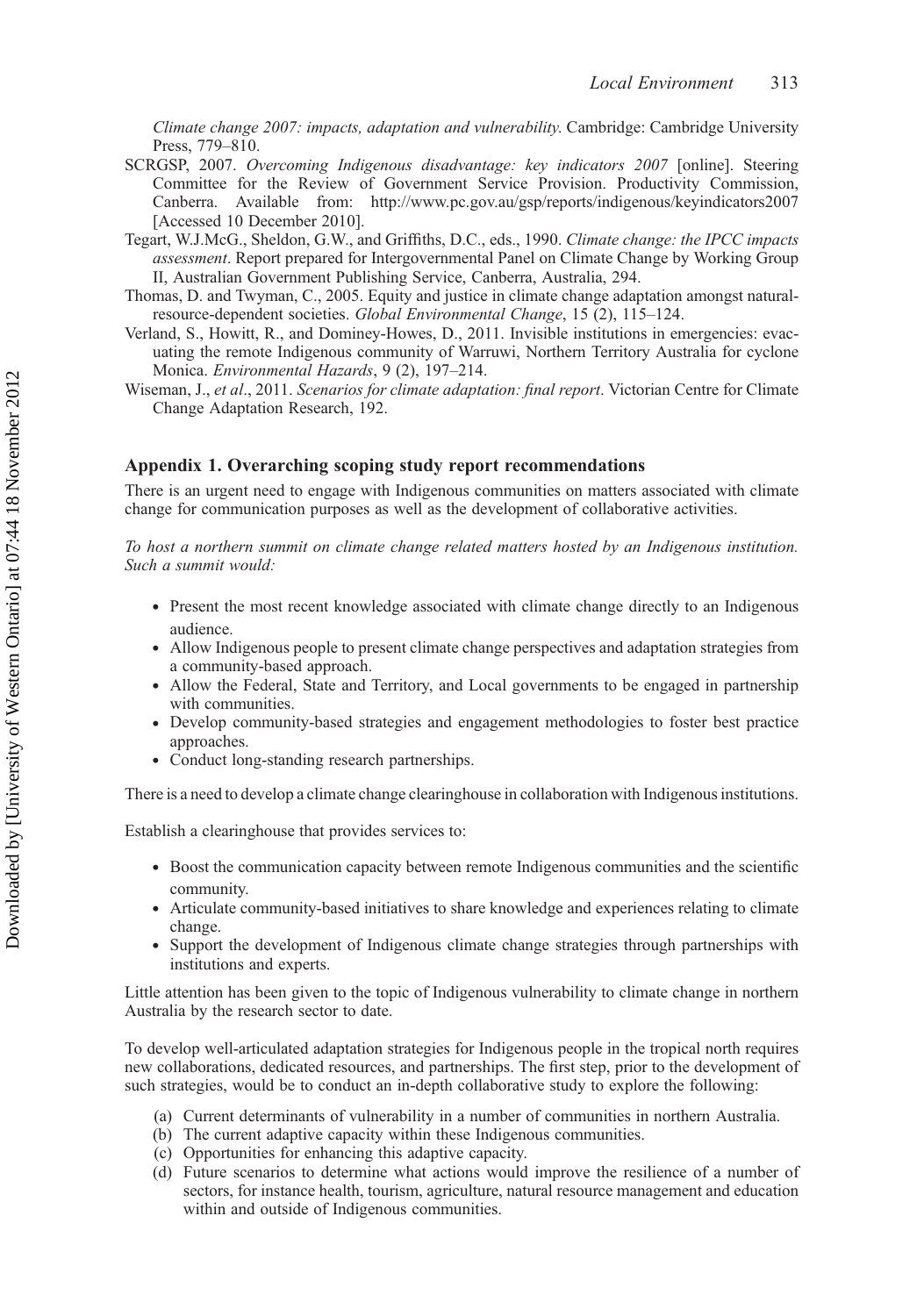All of the National Climate Change Adaptation Research Facility's Networks should be encouraged to integrate Indigenous interests into their respective research programmes.

The literature to date on vulnerability of many of these communities to climate change is in dire need of more in-depth and empirical research. Moreover, in appreciating that "one size will not fit all" with regards to developing resilience and adaptation strategies for these communities, it would be recommended that a number of regionally specific, in-depth studies be conducted. It is expected that by adopting such a regionally specific approach, the varying needs of remote communities would be captured. In addition, Indigenous communities should be consulted and fully engaged in climate change studies and associated decisions concerning their communities.

#### Appendix 2. Scoping study recommendations by sector

#### A1. Health

Climate change is expected to elevate the health risks for Indigenous people in the north.

Anticipatory adaptation activities to reduce the impact of these risks are likely to lead to improvements to health more generally. Health strategies should include potential impacts from climate change, such as vector-borne diseases, heat-related illness, and psycho-social health. Policies need to be implemented to reduce the range of factors that are frequently found in Indigenous communities, such as poor nutrition, overcrowded housing, lack of adequate water supplies – all of which serve to reduce adaptive capacity.

#### A2. Biodiversity

Dispossession and loss of access to traditional lands, waters and natural resources as well as a loss of ancestral, spiritual, totemic, and language connections to lands are a major documented concern which have made Indigenous people more vulnerable to the effects of climate change.

Encouraging restitution of environmentally beneficial relationships with the land may contribute to reducing the vast differences in social outcomes between Indigenous and non-Indigenous Australians, and in greatly enhancing the adaptive capacity of Indigenous Australians. Climate change adaptation planning must take the negative historical experience of relocation of Indigenous people from their country into account.

#### A3. Infrastructure

Transport and communication infrastructure is already extremely limited in many parts of the study region, climate change is expected to place further strain on these limited services.

Improving key access points, raising new and existing building standards against the impacts of extreme weather, and enhancing resilience of locally sourced energy and maintenance systems are critical investments that could also create employment for local Indigenous people. More generally, studies need to be carried out so priority areas can be identified and appropriate planning mechanisms developed.

Overcrowding and inappropriate building stock in many Indigenous communities may increase vulnerability to climate change, particularly if cyclones increase in intensity.

New buildings designed for remote Indigenous communities in northern Australia should take account of passive design, and energy and water efficiency principles. Dedicated community-based cyclone shelters need to be constructed in cyclone-prone areas and they should take into account cultural avoidance protocols.

Sea-level rise will have the most significant impact in the short to medium term when it is combined with extreme events such as king tides and storm surges.